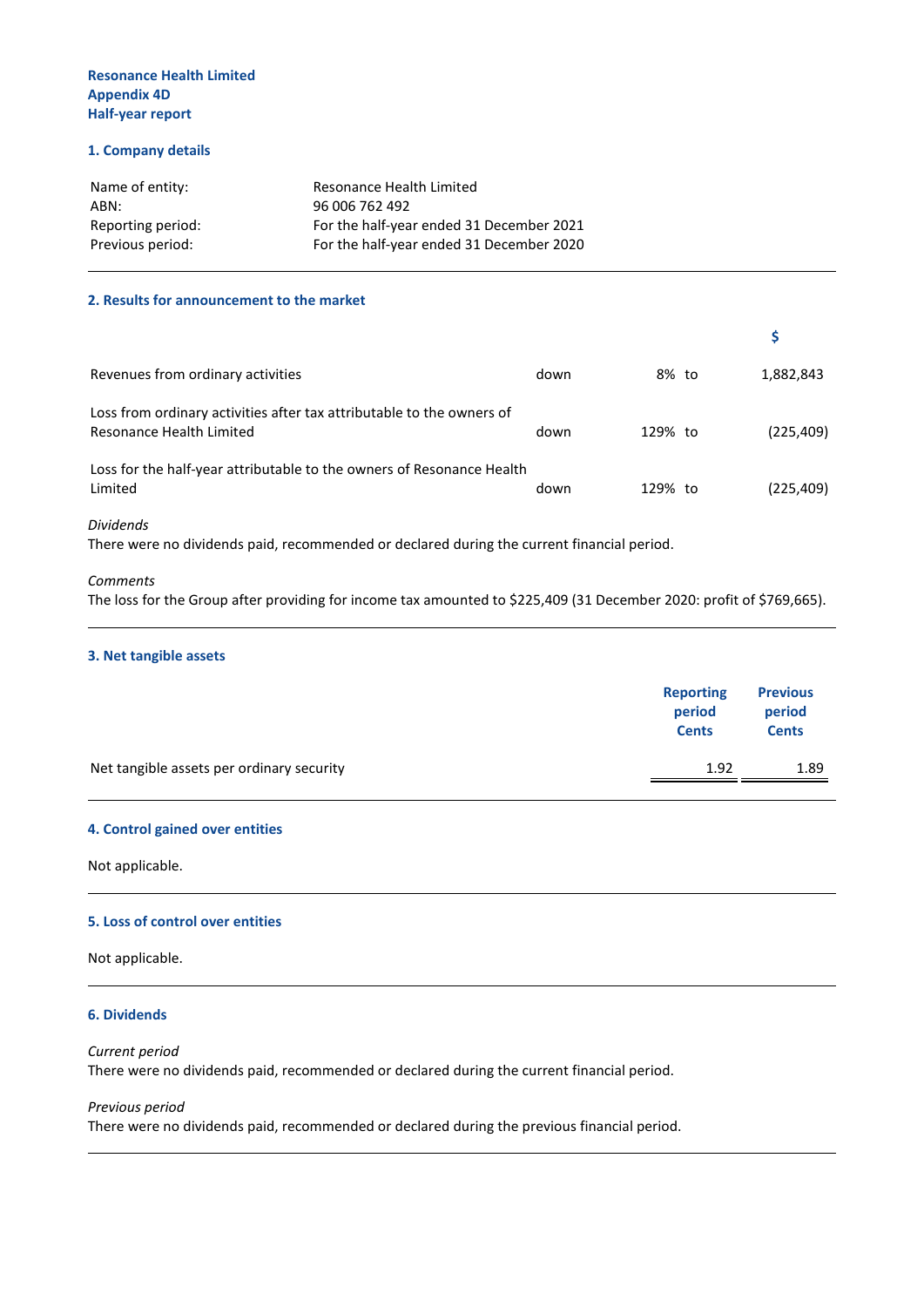#### **Resonance Health Limited Appendix 4D Half-year report**

#### **7. Audit qualification or review**

*Details of audit/review dispute or qualification (if any):*

The financial statements were subject to a review by the auditors and the review report is attached as part of the Half-Year Financial Report.

#### **8. Attachments**

*Details of attachments (if any):*

The Half-Year Financial Report of Resonance Health Limited for the half-year ended 31 December 2021 is attached.

**9. Signed**

Signed  $M. P. A$ 

Dr Martin Blake Chairman Perth, Western Australia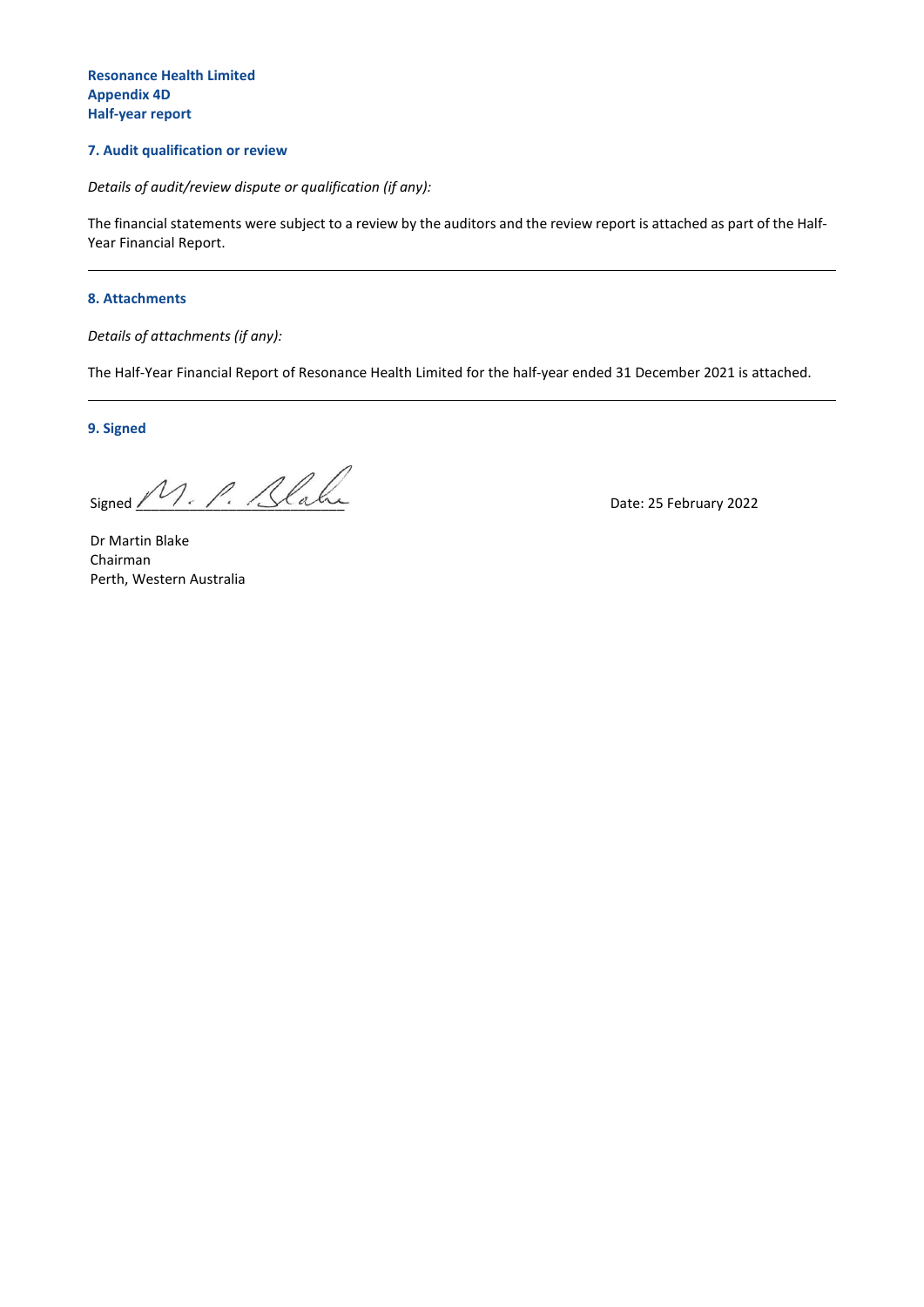# **Resonance Health Limited**

**ABN 96 006 762 492**

**Half-Year Financial Report - 31 December 2021**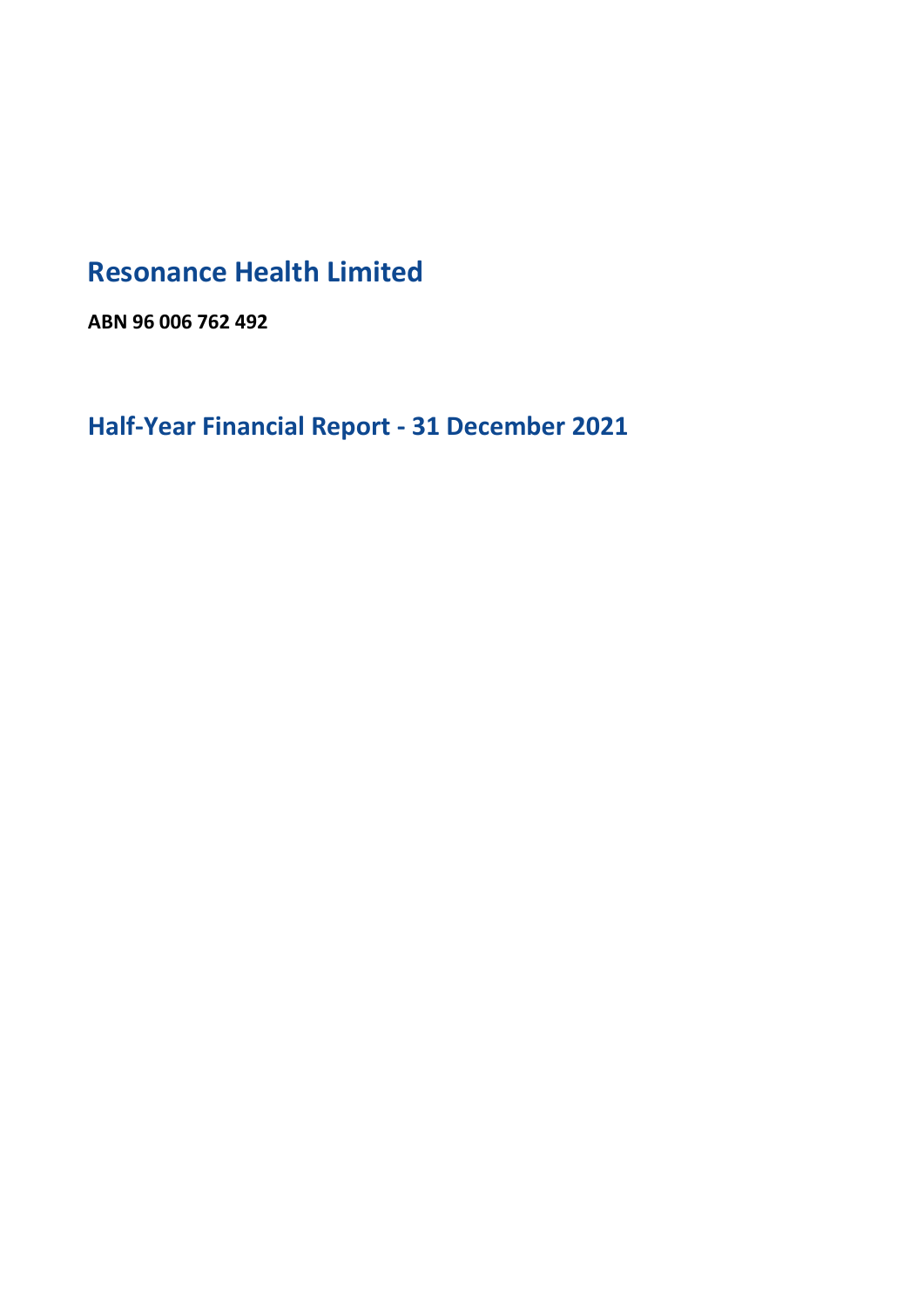#### **Resonance Health Limited Corporate directory 31 December 2021**

| <b>Directors</b>            | Mr Mitchell Wells - Managing Director<br>Dr Martin Blake - Non-executive Chairman<br>Mr Simon Panton - Non-executive Director<br>Dr Travis Baroni - Non-executive Director |
|-----------------------------|----------------------------------------------------------------------------------------------------------------------------------------------------------------------------|
| Company secretary           | Mr Nicholas Allan                                                                                                                                                          |
| Registered office           | 141 Burswood Road<br>BURSWOOD WA 6100<br>T: +61 8 9286 5300<br>F: +61 8 9286 5399                                                                                          |
| Principal place of business | 141 Burswood Road<br>BURSWOOD WA 6100<br>T: +61 8 9286 5300<br>F: +61 8 9286 5399                                                                                          |
| Share register              | Advanced Share Registry Ltd<br>110 Stirling Highway<br>Nedlands WA 6009<br>Telephone: +61 8 9389 8033<br>Fax: +61 8 93897871                                               |
| Auditor                     | HLB Mann Judd (WA) Partnership<br>Level 4<br>130 Stirling Street<br>Perth WA 6000                                                                                          |
| Solicitors                  | Steinepreis Paganin<br>Level 4, The Reed Building<br>16 Milligan Street<br>Perth WA 6000                                                                                   |
| <b>Bankers</b>              | National Australia Bank Limited                                                                                                                                            |
| Stock exchange listing      | Resonance Health Limited shares are listed on the Australian Securities Exchange<br>(ASX code: RHT)                                                                        |
| Website                     | www.resonancehealth.com<br>email: info@resonancehealth.com                                                                                                                 |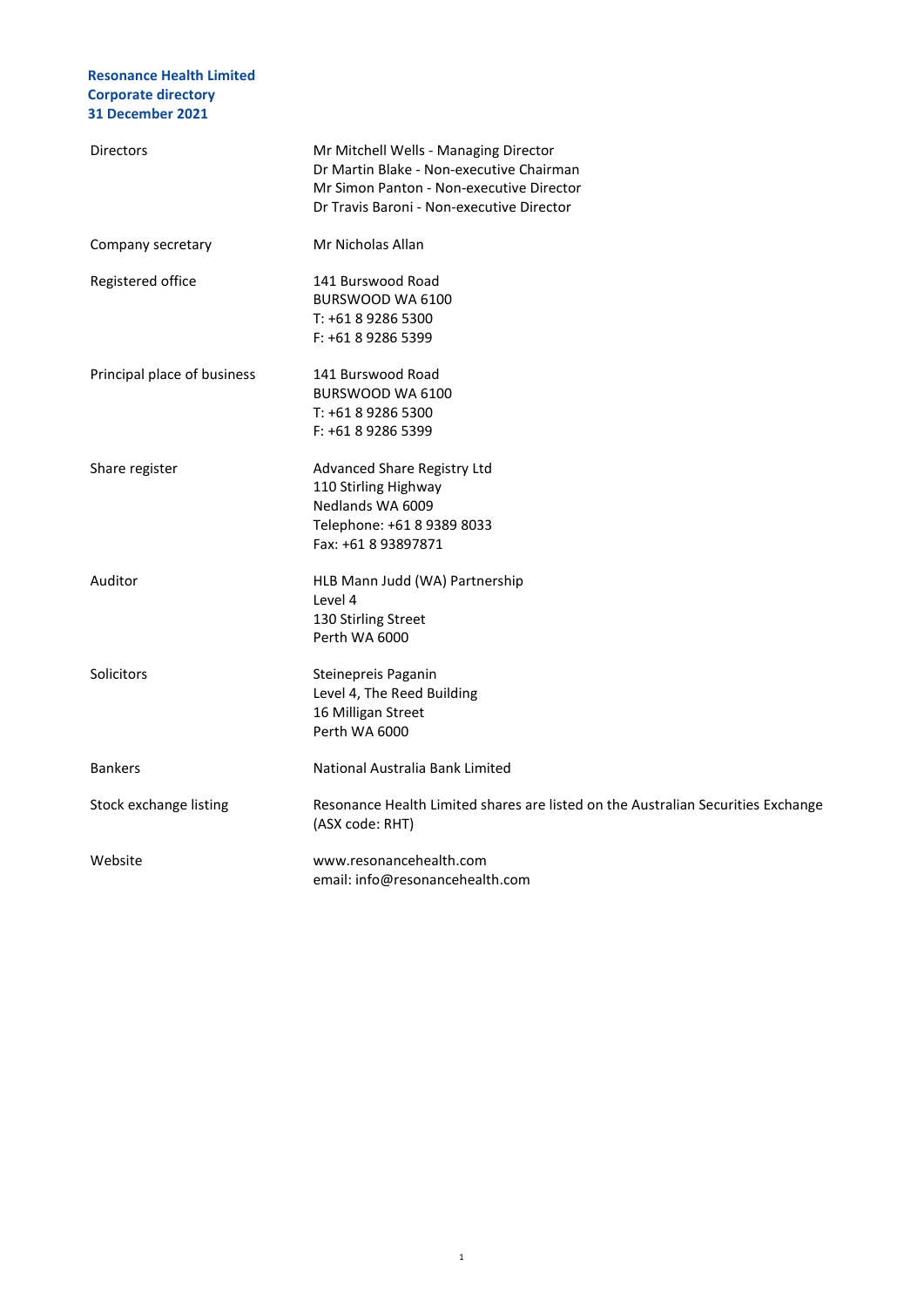#### **Resonance Health Limited Contents 31 December 2021**

| Directors' report                                                              | 3  |
|--------------------------------------------------------------------------------|----|
| Auditor's independence declaration                                             | 5  |
| Statement of profit or loss and other comprehensive income                     | 6  |
| Statement of financial position                                                |    |
| Statement of changes in equity                                                 | 8  |
| Statement of cash flows                                                        | 9  |
| Notes to the financial statements                                              | 10 |
| Directors' declaration                                                         | 19 |
| Independent auditor's review report to the members of Resonance Health Limited | 20 |
|                                                                                |    |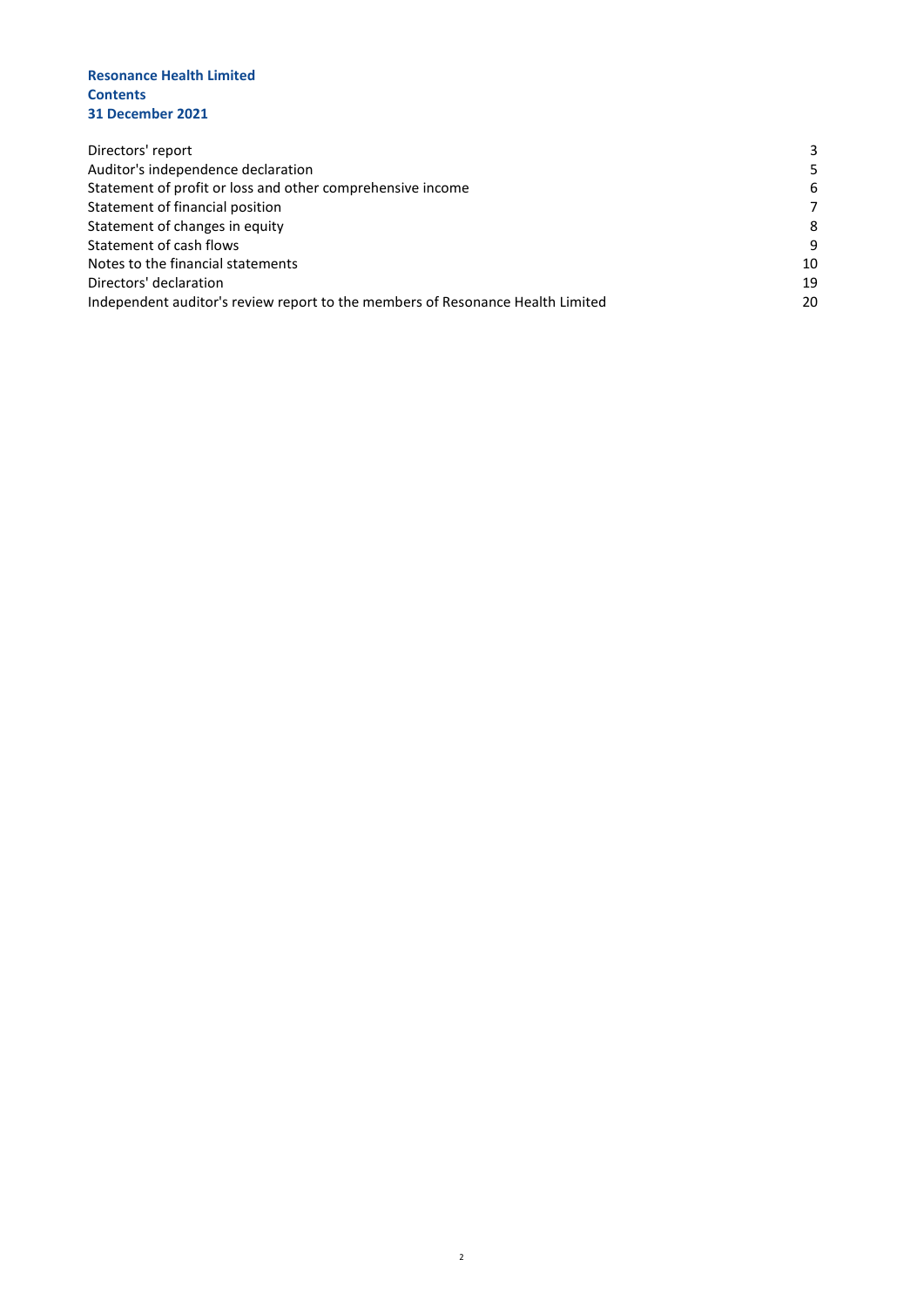#### **Resonance Health Limited Directors' report 31 December 2021**

The Directors present their report, together with the financial statements, on the consolidated entity (referred to hereafter as the 'Group') consisting of Resonance Health Limited (referred to hereafter as the 'Company' or 'parent entity') and the entities it controlled at the end of, or during, the half-year ended 31 December 2021.

#### **Directors**

The following persons were Directors of Resonance Health Limited during the whole of the financial half-year and up to the date of this report, unless otherwise stated:

Dr Martin Blake Mr Mitchell Wells Mr Simon Panton Dr Travis Baroni

#### **Principal activities**

The Company's business involves the development and commercialisation of technologies and services for the quantitative analysis of radiological images in a regulated and quality controlled environment.

The Company's core product is FerriScan, a non-invasive liver diagnostic technology used for the measurement of iron in the liver.

#### **Review of operations**

The loss for the Group after providing for income tax amounted to \$225,409 (31 December 2020: profit of \$769,665).

Sales revenue decreased by 8% to \$1,882,843 from \$2,037,047 compared to the previous corresponding half-year.

Sales revenue in the period was adversely affected by the impact of COVID-19 on the Company's customer base (of which over 96% is located outside Australia) with the virus impacting access to MRI facilities by patients and thus the ability of the Company to deliver its analysis services. In addition the period saw the conclusion of a number of clinical trials to which the Company was providing analysis and management services. Recent sales volumes have now largely returned to pre-COVID levels and the Company has secured two new clinical trial contracts and is in advanced negotiations for a number of others.

The increased employment and marketing expenses in the period reflected the Company's focus on building the business to drive future revenue growth, through the initiation of a global sales & marketing strategy and the recruitment of sales & marketing and technology teams to execute this strategy.

Research and development expenditure totalled \$785,060 for the half-year, (31 December 2020: \$510,959). This comprised capitalised development costs of \$341,370 that are recognised as an intangible asset on the Statement of Financial Position and items recognised in the Statement of Comprehensive Income, being \$153,486 amortisation expense and \$290,204 research and development expense.

Intangible assets, representing capitalised development expenditure, totalled \$2,782,514 at the end of the half-year, (30 June 2021: \$2,594,630).

The Group has no debt and \$7,835,059 cash and cash equivalents at the end of the half-year, (30 June 2021: \$8,856,820).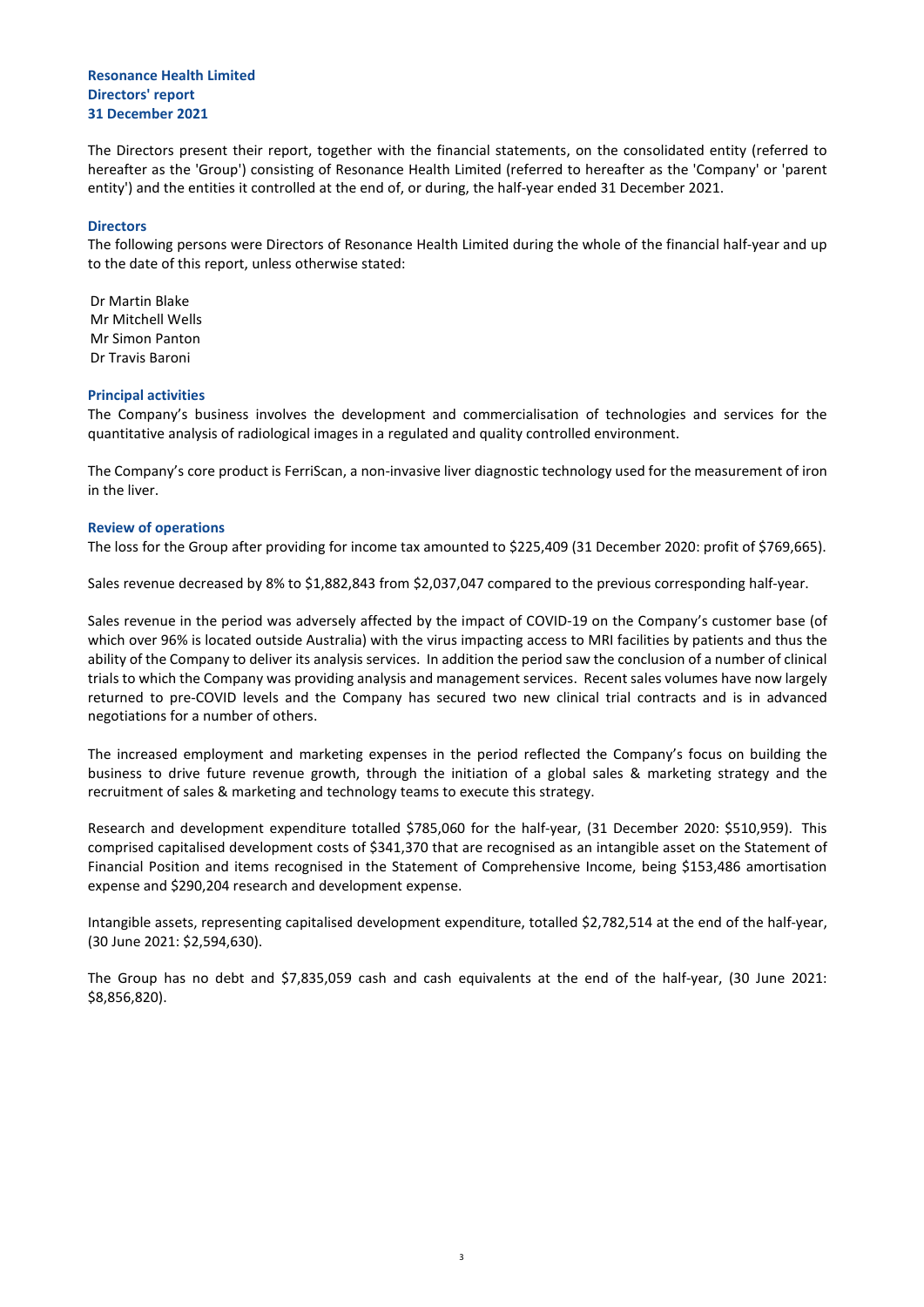#### **Resonance Health Limited Directors' report 31 December 2021**

Key activities during the half year ended 31 December 2021 include the following:

- Focus on building business to drive future revenue growth, through development of global sales & marketing strategy, recruitment of high-calibre sales & marketing and technology teams, and further product development aligned to identified market opportunities.
- Evolution of product suite to meet identified market opportunities: LiverSmart™ a new AI medical device, which combines two existing regulatory-cleared Resonance Health products (FerriSmart® and HepaFat-AI®) into a single multi-parametric MRI session, launched and receives FDA approval.
- Recruitment of dedicated global salesforce underway including US Sales Manager, Global Marketing Manager, and US-based Clinical Trials Specialist, together with new sales personnel in India, South Korea and the UK.
- Appointment of internationally recognised leader in liver-related diseases Professor John Olynyk as the Company's Chief Medical Officer.
- Recruitment of a highly capable technology development team including Chief Technology Officer (CTO) and a Senior Software Developer, to drive ongoing product development and enhancements and improved integration with customer systems, and improvements in service delivery and customer experience.
- Signing of Patient Access to FerriSmart® Letter of Agreement with Thalassaemia International Federation, a World Health Organisation-affiliated disease advocacy organisation with 240 member associations across 62 countries.
- Antisense Oligonucleotide RNA Therapeutics R&D Project dosing study completed, with the Company's ASO drug EX00A31 treatment well-tolerated while suppressing disease markers of liver inflammation and fibrosis; the Company is now proceeding with preclinical validation of EX00A31 against both the Hepatitis B and Hepatitis C virus in a humanized-liver mouse model.

#### **Significant changes in the state of affairs**

There were no significant changes in the state of affairs of the Group during the financial half-year.

#### **Auditor's independence declaration**

A copy of the auditor's independence declaration as required under section 307C of the Corporations Act 2001 is set out immediately after this Directors' report.

This report is made in accordance with a resolution of Directors, pursuant to section 306(3)(a) of the Corporations Act 2001.

On behalf of the Directors

M. P. Blake

Dr Martin Blake Chairman

25 February 2022 Perth, Western Australia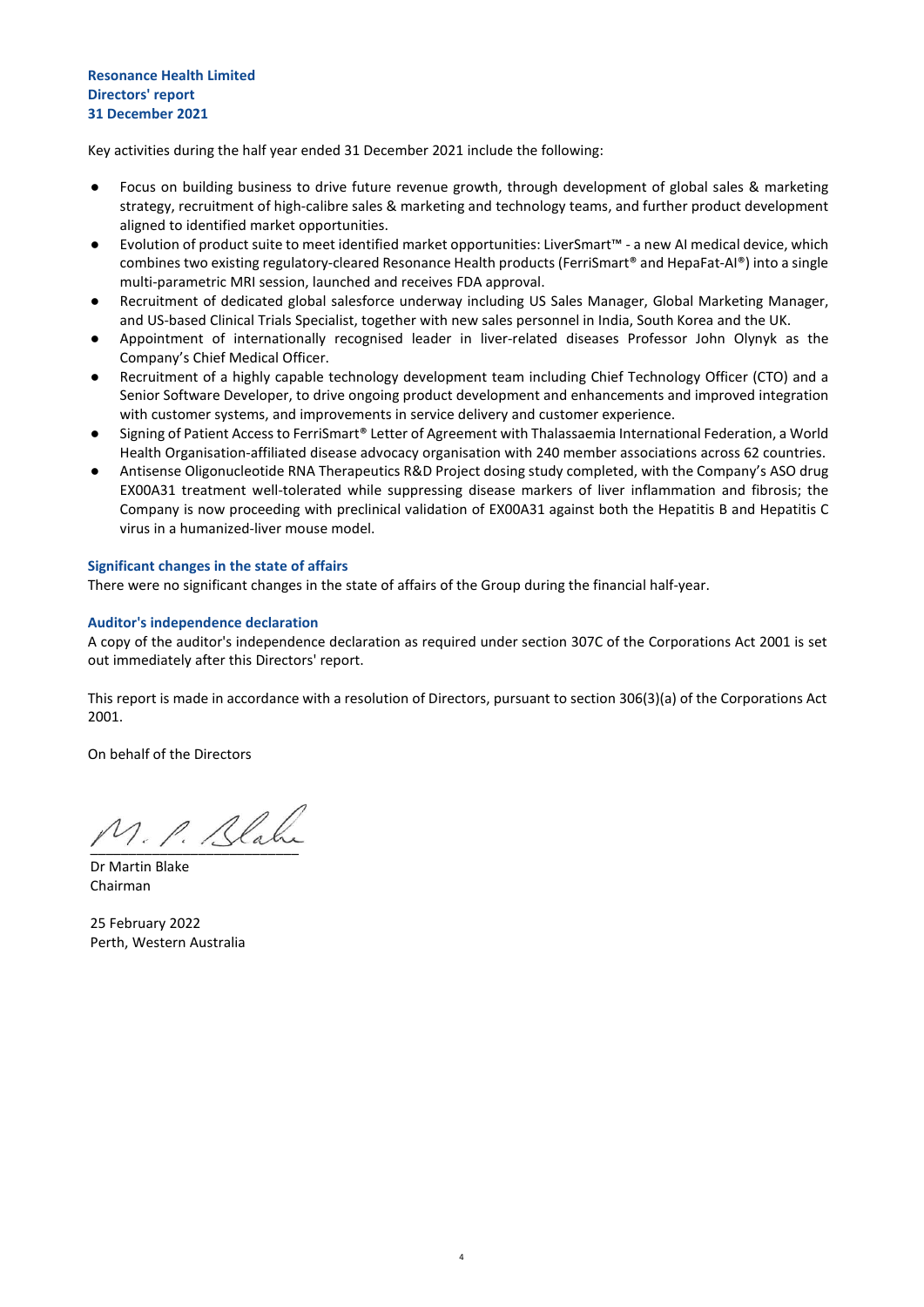

#### **AUDITOR'S INDEPENDENCE DECLARATION**

As lead auditor for the review of the consolidated financial report of Resonance Health Limited for the half-year ended 31 December 2021, I declare that to the best of my knowledge and belief, there have been no contraventions of:

- a) the auditor independence requirements of the *Corporations Act 2001* in relation to the review; and
- b) any applicable code of professional conduct in relation to the review.

**Perth, Western Australia 25 February 2022**

Marcula

**M R Ohm Partner**

### hlb.com.au

HLB Mann Judd (WA Partnership) ABN 22 193 232 714 Level 4, 130 Stirling Street, Perth WA 6000 / PO Box 8124 Perth BC WA 6849 **T:** +61 (0)8 9227 7500 **E:** mailbox@hlbwa.com.au Liability limited by a scheme approved under Professional Standards Legislation.

HLB Mann Judd (WA Partnership) is a member of HLB International, the global advisory and accounting network.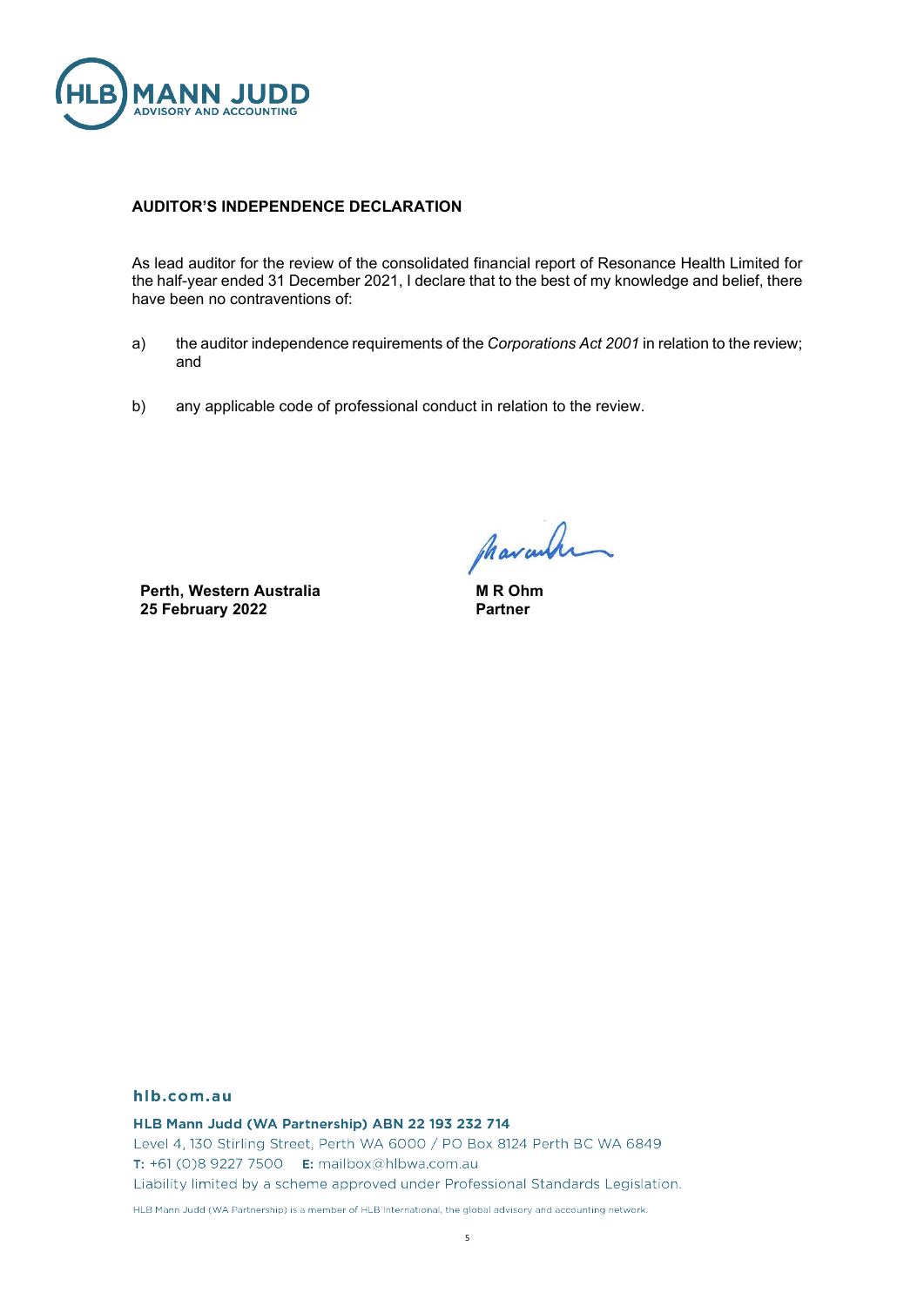# **Resonance Health Limited Statement of profit or loss and other comprehensive income**

| For the half-year ended 31 December 2021 |  |  |
|------------------------------------------|--|--|
|------------------------------------------|--|--|

|                                                                                                                    |             | <b>Consolidated</b> |                         |
|--------------------------------------------------------------------------------------------------------------------|-------------|---------------------|-------------------------|
|                                                                                                                    | <b>Note</b> |                     | 31 Dec 2021 31 Dec 2020 |
|                                                                                                                    |             | \$                  | \$                      |
| Revenue                                                                                                            | 4           | 1,882,843           | 2,037,047               |
| Other income                                                                                                       | 5           | 1,916               | 238,925                 |
| <b>Expenses</b>                                                                                                    |             |                     |                         |
| Depreciation expense                                                                                               |             | (55, 193)           | (42, 108)               |
| Amortisation expense                                                                                               |             | (153, 486)          | (141, 633)              |
| Share-based payments                                                                                               |             | (3,813)             | (16,000)                |
| Marketing & travel                                                                                                 |             | (488, 566)          | (116, 949)              |
| Consulting and professional services                                                                               |             | (143, 259)          | (76, 963)               |
| Employee benefits expense                                                                                          |             | (1, 117, 691)       | (782,085)               |
| Research and development                                                                                           |             | (290, 204)          | (200, 936)              |
| Statutory and compliance                                                                                           |             | (105, 035)          | (102, 954)              |
| Foreign exchange gain/(loss)                                                                                       |             | 74,476              | (161, 340)              |
| Other expenses                                                                                                     |             | (252, 731)          | (107, 673)              |
| (Loss)/profit before income tax benefit                                                                            |             | (650, 743)          | 527,331                 |
| Income tax benefit                                                                                                 | 6           | 425,334             | 242,334                 |
| (Loss)/profit after income tax benefit for the half-year attributable to the<br>owners of Resonance Health Limited |             | (225, 409)          | 769,665                 |
| Other comprehensive income for the half-year, net of tax                                                           |             |                     |                         |
| Total comprehensive (loss)/income for the half-year attributable to the<br>owners of Resonance Health Limited      |             | (225, 409)          | 769,665                 |
|                                                                                                                    |             | <b>Cents</b>        | <b>Cents</b>            |
| Basic (loss)/earnings per share                                                                                    |             | (0.05)              | 0.17                    |
| Diluted (loss)/earnings per share                                                                                  |             | (0.05)              | 0.17                    |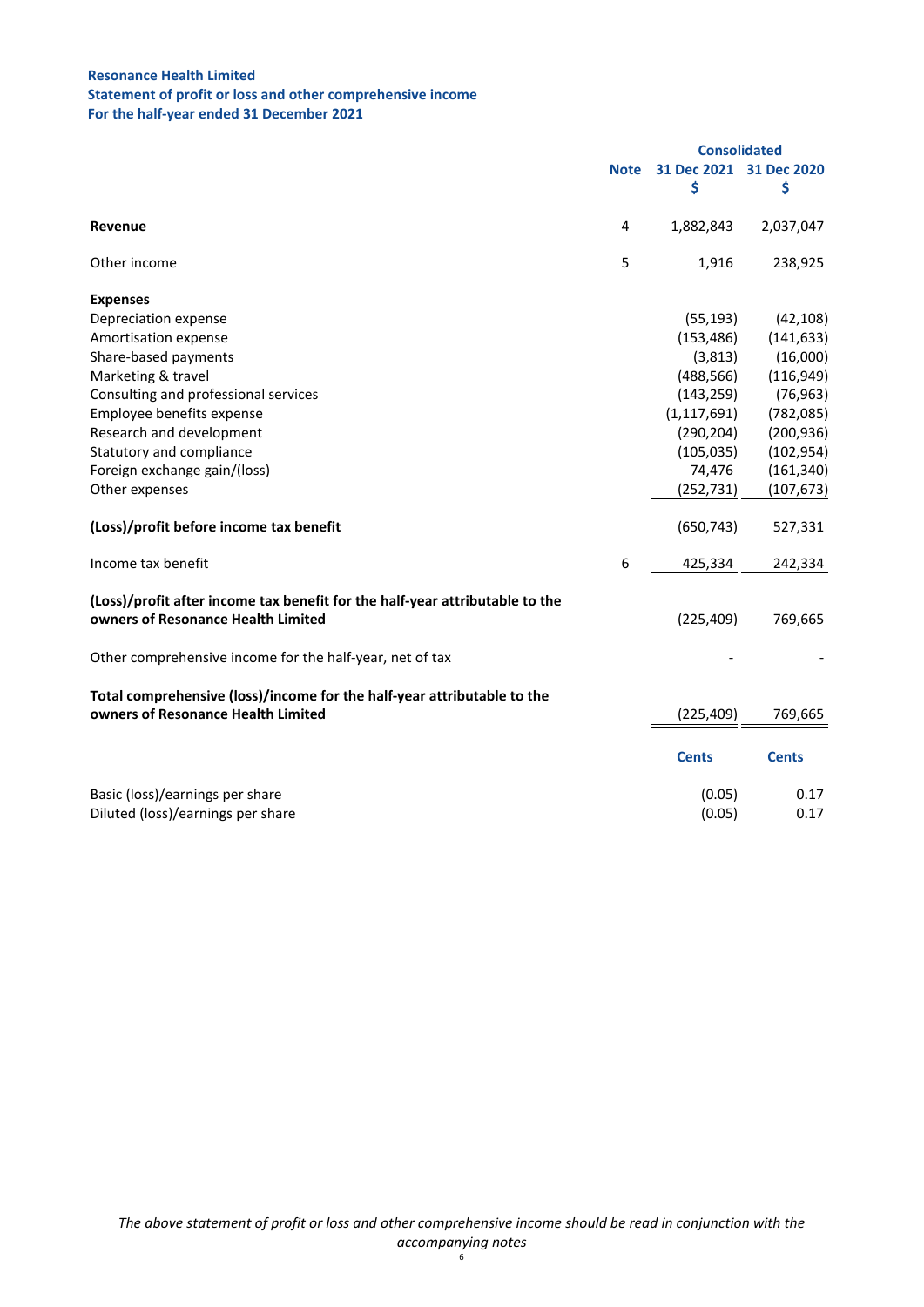#### **Resonance Health Limited Statement of financial position As at 31 December 2021**

|                                  |             | <b>Consolidated</b> |                                |
|----------------------------------|-------------|---------------------|--------------------------------|
|                                  | <b>Note</b> | \$                  | 31 Dec 2021 30 June 2021<br>\$ |
| <b>Assets</b>                    |             |                     |                                |
| <b>Current assets</b>            |             |                     |                                |
| Cash and cash equivalents        |             | 7,835,059           | 8,856,820                      |
| Trade and other receivables      |             | 1,412,157           | 790,375                        |
| Other assets                     |             | 129,463             | 43,008                         |
| <b>Total current assets</b>      |             | 9,376,679           | 9,690,203                      |
| <b>Non-current assets</b>        |             |                     |                                |
| Property, plant and equipment    | 7           | 139,881             | 52,481                         |
| Right-of-use assets              |             | 293,506             | 55,925                         |
| Intangibles                      | 8           | 2,782,514           | 2,594,630                      |
| Other assets                     |             | 82,886              | 45,900                         |
| Total non-current assets         |             | 3,298,787           | 2,748,936                      |
| <b>Total assets</b>              |             | 12,675,466          | 12,439,139                     |
| <b>Liabilities</b>               |             |                     |                                |
| <b>Current liabilities</b>       |             |                     |                                |
| Trade and other payables         |             | 719,679             | 492,508                        |
| Lease liabilities                | 9           | 77,515              | 60,105                         |
| Provisions                       |             | 6,515               | 26,924                         |
| <b>Other liabilities</b>         |             | 37,126              | 32,201                         |
| <b>Total current liabilities</b> |             | 840,835             | 611,738                        |
| <b>Non-current liabilities</b>   |             |                     |                                |
| Lease liabilities                | 9           | 228,826             |                                |
| Total non-current liabilities    |             | 228,826             |                                |
| <b>Total liabilities</b>         |             | 1,069,661           | 611,738                        |
| <b>Net assets</b>                |             | 11,605,805          | 11,827,401                     |
|                                  |             |                     |                                |
| <b>Equity</b><br>Issued capital  | 10          | 73,882,788          |                                |
| Reserves                         |             | 2,067,990           | 73,882,788<br>2,064,177        |
| <b>Accumulated losses</b>        |             | (64, 344, 973)      | (64, 119, 564)                 |
| <b>Total equity</b>              |             | 11,605,805          | 11,827,401                     |
|                                  |             |                     |                                |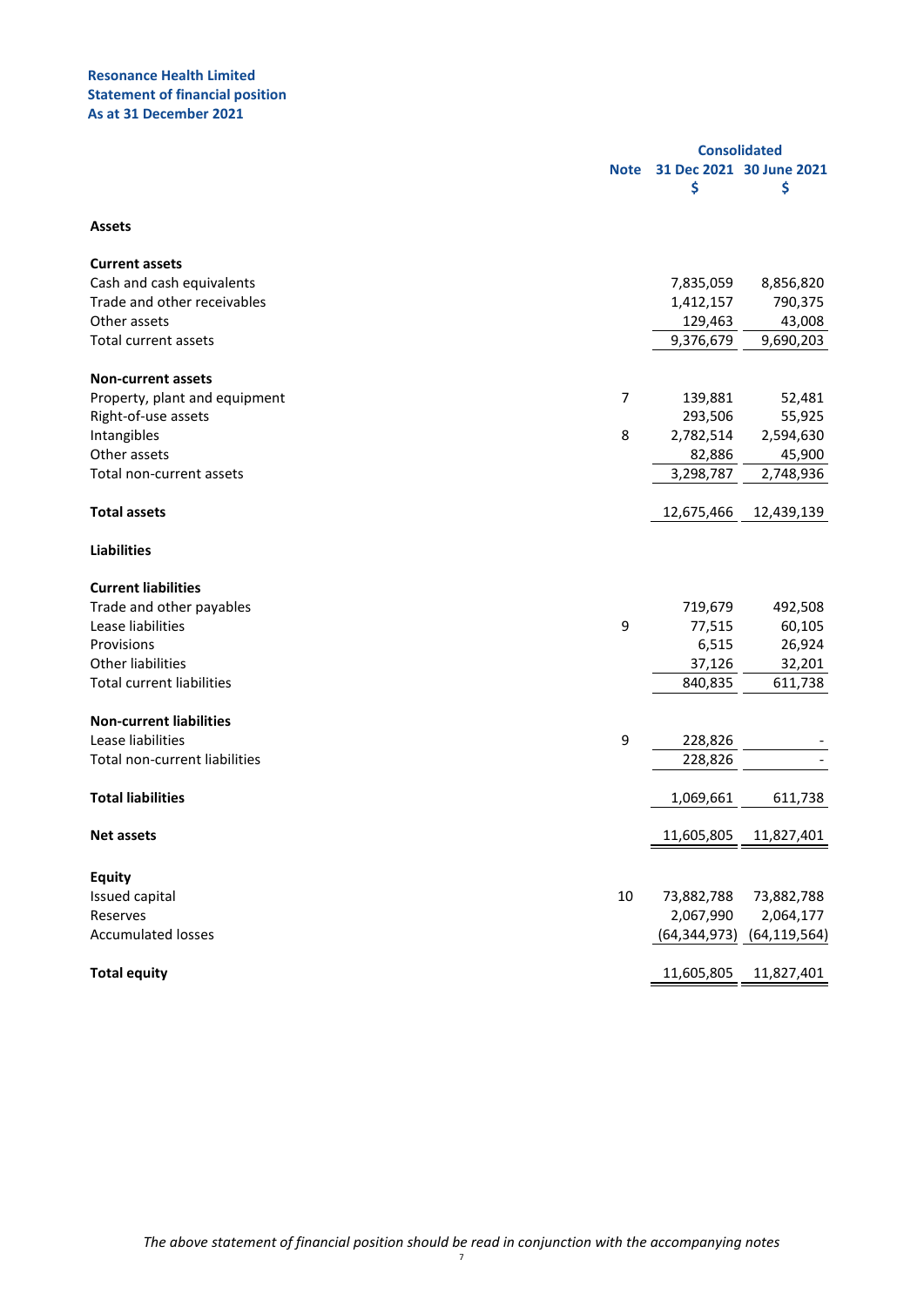#### **Resonance Health Limited Statement of changes in equity For the half-year ended 31 December 2021**

| <b>Consolidated</b>                                                                                                   | <b>Issued</b><br>capital<br>\$ | <b>Foreign</b><br>currency<br>translation<br>reserve<br>\$ | <b>Options</b><br>reserve<br>\$ | <b>Accumulated</b><br><b>losses</b><br>\$ | <b>Total equity</b><br>\$ |
|-----------------------------------------------------------------------------------------------------------------------|--------------------------------|------------------------------------------------------------|---------------------------------|-------------------------------------------|---------------------------|
| Balance at 1 July 2020                                                                                                | 72,565,449                     | (270, 580)                                                 | 2,316,530                       | (64, 705, 422)                            | 9,905,977                 |
| Profit after income tax benefit for the half-<br>year<br>Other comprehensive income for the half-<br>year, net of tax |                                |                                                            |                                 | 769,665                                   | 769,665                   |
| Total comprehensive income for the half-<br>year                                                                      |                                |                                                            |                                 | 769,665                                   | 769,665                   |
| Transactions with owners in their capacity as<br>owners:<br>Contributions of equity, net of transaction<br>costs      | 358,500                        |                                                            |                                 |                                           | 358,500                   |
| Balance at 31 December 2020                                                                                           | 72,923,949                     | (270, 580)                                                 |                                 | 2,316,530 (63,935,757) 11,034,142         |                           |
| <b>Consolidated</b>                                                                                                   | <b>Issued</b><br>capital<br>\$ | <b>Foreign</b><br>currency<br>translation<br>reserve<br>\$ | <b>Options</b><br>reserve<br>\$ | <b>Accumulated</b><br><b>losses</b><br>\$ | <b>Total equity</b><br>\$ |
| Balance at 1 July 2021                                                                                                | 73,882,788                     | (270, 580)                                                 | 2,334,757                       | (64, 119, 564)                            | 11,827,401                |
| Loss after income tax benefit for the half-<br>year<br>Other comprehensive income for the half-<br>year, net of tax   |                                |                                                            |                                 | (225, 409)                                | (225, 409)                |
| Total comprehensive income for the half-<br>year                                                                      |                                |                                                            |                                 | (225, 409)                                | (225, 409)                |
| Transactions with owners in their capacity as<br>owners:<br>Share-based payments (note 16)                            |                                |                                                            | 3,813                           |                                           | 3,813                     |
| Balance at 31 December 2021                                                                                           | 73,882,788                     | (270, 580)                                                 |                                 | 2,338,570 (64,344,973) 11,605,805         |                           |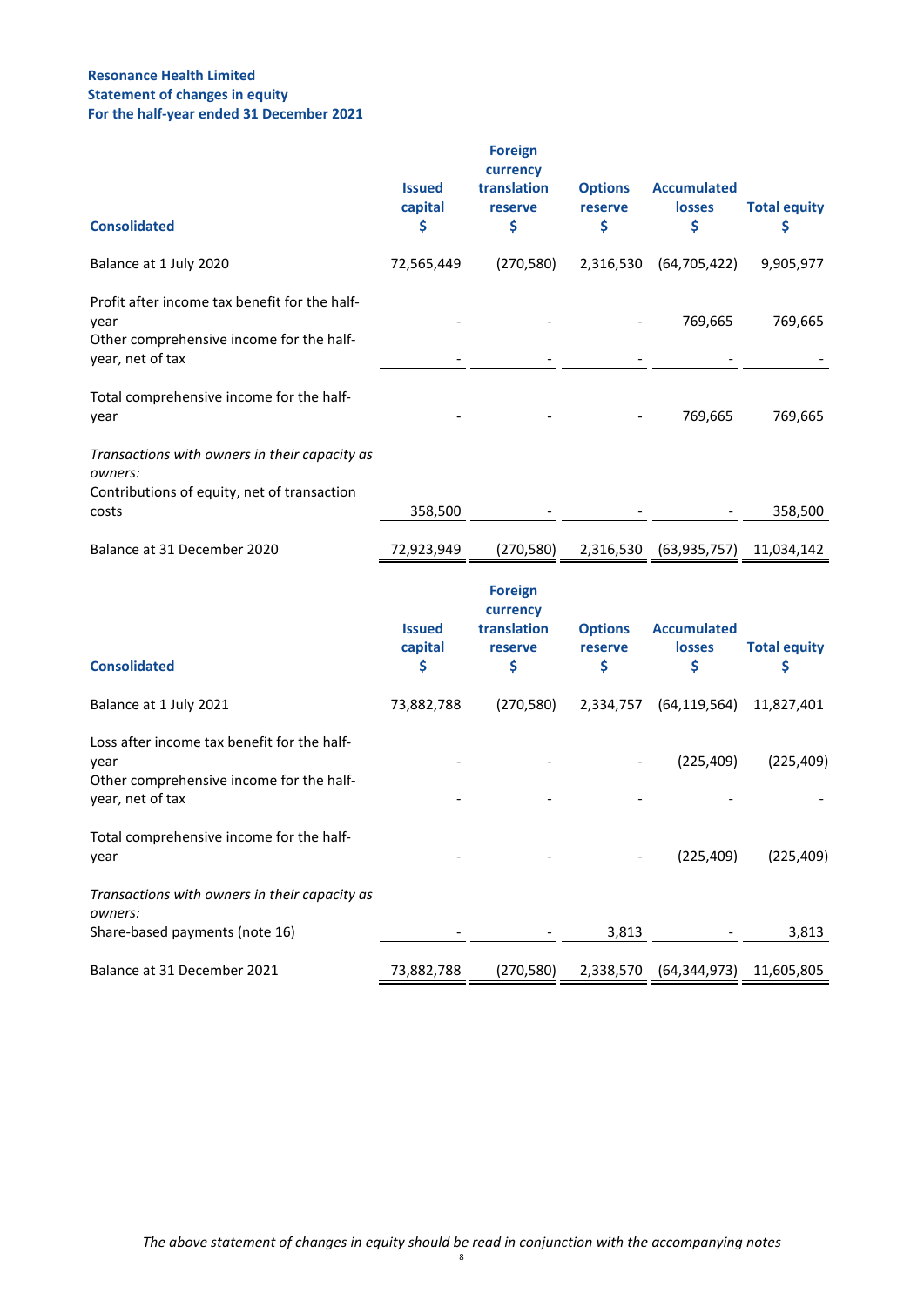#### **Resonance Health Limited Statement of cash flows For the half-year ended 31 December 2021**

|                                                                       |             |               | <b>Consolidated</b> |  |
|-----------------------------------------------------------------------|-------------|---------------|---------------------|--|
|                                                                       | <b>Note</b> | 31 Dec 2021   | 31 Dec 2020         |  |
|                                                                       |             | \$            | \$                  |  |
| Cash flows from operating activities                                  |             |               |                     |  |
| Receipts from customers                                               |             | 1,704,905     | 1,943,601           |  |
| Payments to suppliers and employee                                    |             | (2, 291, 333) | (1, 457, 677)       |  |
|                                                                       |             | (586, 428)    | 485,924             |  |
| Interest received                                                     |             | 3,562         | 37,336              |  |
| Grants received                                                       |             |               | 308,020             |  |
| Research and development tax incentive                                |             |               | 242,334             |  |
| Net cash (used in)/from operating activities                          |             | (582, 866)    | 1,073,614           |  |
| Cash flows from investing activities                                  |             |               |                     |  |
| Payments for property, plant and equipment                            | 7           | (101, 930)    | (12,094)            |  |
| Payments for intangibles                                              | 8           | (341, 370)    | (161,009)           |  |
| Net cash used in investing activities                                 |             | (443,300)     | (173, 103)          |  |
| Cash flows from financing activities                                  |             |               |                     |  |
| Proceeds from issue of shares                                         | 10          |               | 342,500             |  |
| Repayment of lease liabilities                                        |             | (33,083)      | (27, 226)           |  |
| Payments for cash backed guarantees                                   |             | (36, 986)     |                     |  |
| Net cash (used in)/from financing activities                          |             | (70,069)      | 315,274             |  |
| Net (decrease)/increase in cash and cash equivalents                  |             | (1,096,235)   | 1,215,785           |  |
| Cash and cash equivalents at the beginning of the financial half-year |             | 8,856,820     | 6,974,237           |  |
| Effects of exchange rate changes on cash and cash equivalents         |             | 74,474        | (82, 836)           |  |
| Cash and cash equivalents at the end of the financial half-year       |             | 7,835,059     | 8,107,186           |  |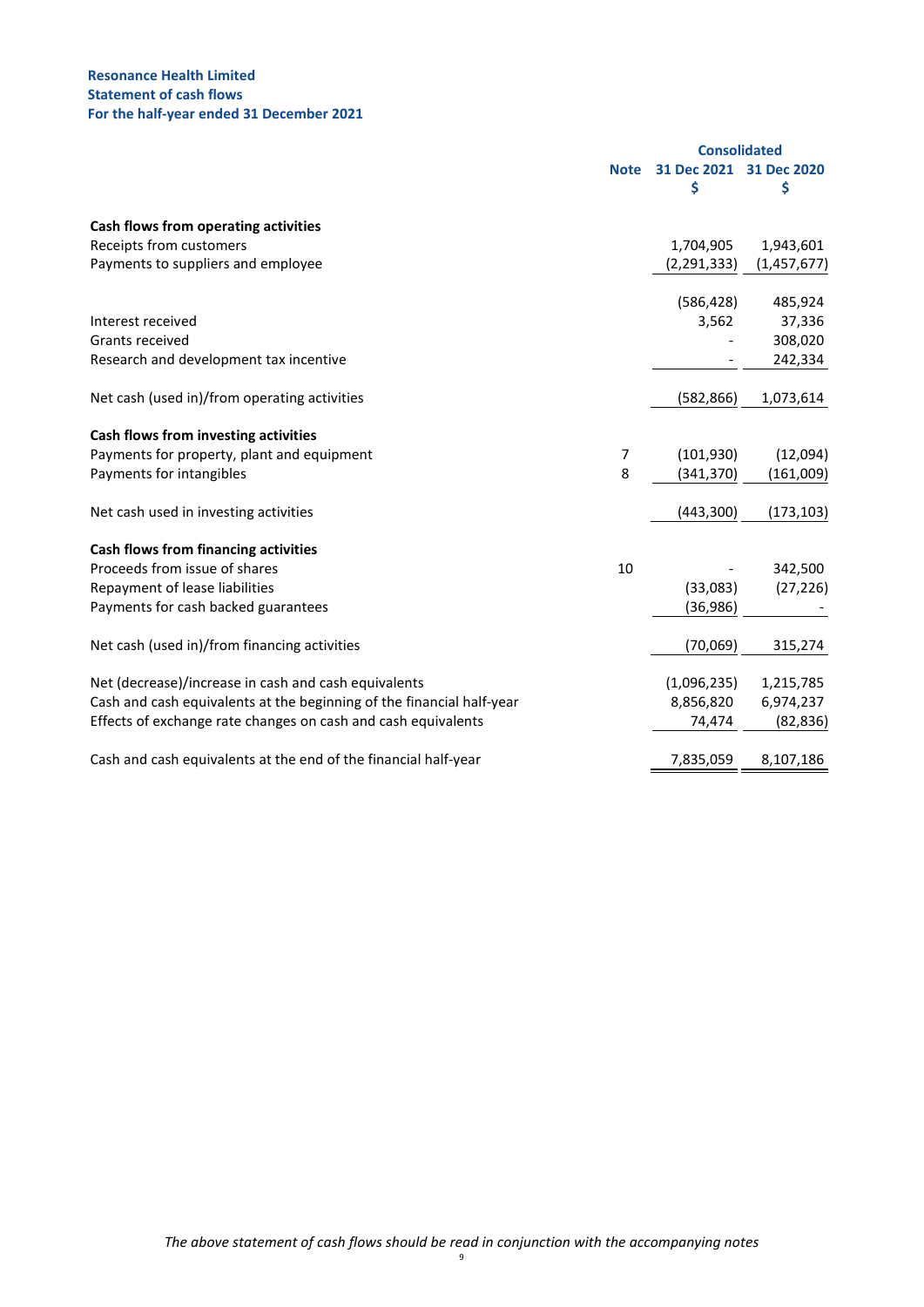#### **Note 1. General information**

The financial statements cover Resonance Health Limited as a Group consisting of Resonance Health Limited and the entities it controlled at the end of, or during, the half-year. The financial statements are presented in Australian dollars, which is Resonance Health Limited's functional and presentation currency.

Resonance Health Limited is a listed public company limited by shares, incorporated and domiciled in Australia. Its registered office and principal place of business is:

141 Burswood Road BURSWOOD WA 6100 T: +61 8 9286 5300 F: +61 8 9286 5399

A description of the nature of the Group's operations and its principal activities are included in the Directors' report, which is not part of the financial statements.

The financial statements were authorised for issue, in accordance with a resolution of Directors, on February 2022.

#### **Note 2. Significant accounting policies**

These general purpose financial statements for the interim half-year reporting period ended 31 December 2021 have been prepared in accordance with Australian Accounting Standard AASB 134 'Interim Financial Reporting' and the Corporations Act 2001, as appropriate for for-profit oriented entities. Compliance with AASB 134 ensures compliance with International Financial Reporting Standard IAS 34 'Interim Financial Reporting'.

These general purpose financial statements do not include all the notes of the type normally included in annual financial statements. Accordingly, these financial statements are to be read in conjunction with the annual report for the year ended 30 June 2021 and any public announcements made by the Company during the interim reporting period in accordance with the continuous disclosure requirements of the Corporations Act 2001.

The principal accounting policies adopted are consistent with those of the previous financial year and corresponding interim reporting period, unless otherwise stated.

#### **New or amended Accounting Standards and Interpretations adopted**

The Group has adopted all of the new or amended Accounting Standards and Interpretations issued by the Australian Accounting Standards Board ('AASB') that are mandatory for the current reporting period.

Any new or amended Accounting Standards or Interpretations that are not yet mandatory have not been early adopted.

#### **Going concern**

The financial report has been prepared on the going concern basis, which contemplates continuity of normal business activities and the realisation of assets and settlements of liability in the ordinary course of business.

#### **Note 3. Operating segments**

#### *Identification of reportable operating segments*

The chief operating decision maker is considered to be the Company's Board of Directors. The Group's operating segments are determined by differences in the type of activities performed. The financial results of the Group's operating segments are reviewed by the Board of Directors on a quarterly basis.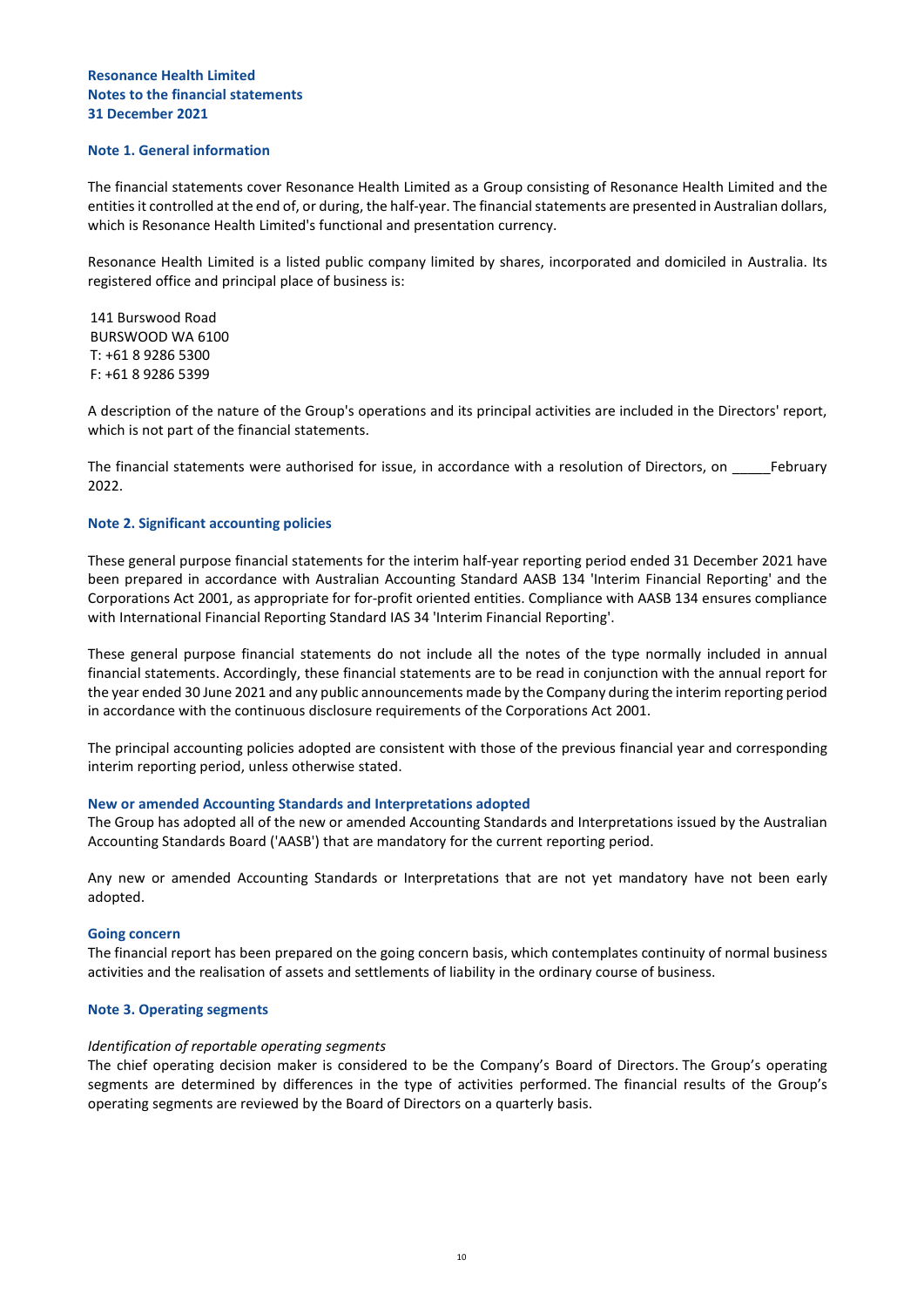#### **Note 3. Operating segments (continued)**

#### *Business Segments*

The following table presents revenue and profit/(loss) information and certain asset and liability information regarding business segments for the half-year ended 31 December 2021.

|                                         |                 | <b>Research and</b>                |            | Other                    |              |
|-----------------------------------------|-----------------|------------------------------------|------------|--------------------------|--------------|
|                                         | <b>Services</b> | development                        | Corporate  | segments                 | <b>Total</b> |
| <b>Consolidated - 31 Dec 2021</b>       | \$              | Ś                                  | \$         | \$                       | \$           |
| Revenue                                 |                 |                                    |            |                          |              |
| Sales to external customers             | 1,882,843       |                                    |            |                          | 1,882,843    |
| <b>Total revenue</b>                    | 1,882,843       |                                    |            |                          | 1,882,843    |
| Total revenue                           | 1,882,843       |                                    |            |                          | 1,882,843    |
| Other income                            |                 |                                    | 1,916      |                          | 1,916        |
| Other expenses                          | (1,012,118)     | (848, 971)                         | (674, 413) |                          | (2,535,502)  |
| (Loss)/profit before income tax benefit | 870,725         | (848, 971)                         | (672, 497) | $\overline{\phantom{a}}$ | (650, 743)   |
| Income tax benefit                      |                 |                                    |            |                          | 425,334      |
| Loss after income tax benefit           |                 |                                    |            |                          | (225, 409)   |
| <b>Assets</b>                           |                 |                                    |            |                          |              |
| Segment assets                          | 938,009         | 2,782,514                          | 8,954,943  |                          | 12,675,466   |
| <b>Total assets</b>                     |                 |                                    |            |                          | 12,675,466   |
| <b>Liabilities</b>                      |                 |                                    |            |                          |              |
| Segment liabilities                     |                 |                                    | 1,069,661  |                          | 1,069,661    |
| <b>Total liabilities</b>                |                 |                                    |            |                          | 1,069,661    |
|                                         | <b>Services</b> | <b>Research and</b><br>development | Corporate  | Other<br>segments        | <b>Total</b> |
| <b>Consolidated - 31 Dec 2020</b>       | \$              | \$                                 | \$         | \$                       | \$           |
| Revenue                                 |                 |                                    |            |                          |              |
| Sales to external customers             | 2,037,047       |                                    |            |                          | 2,037,047    |
| <b>Total revenue</b>                    | 2,037,047       |                                    |            |                          | 2,037,047    |
| Total revenue                           | 2,037,047       |                                    |            |                          | 2,037,047    |
| Other income                            |                 |                                    | 238,925    |                          | 238,925      |
| Other expenses                          | (1, 262, 440)   | (172, 185)                         | (314, 016) |                          | (1,748,641)  |
| (Loss)/profit before income tax benefit | 774,607         | (172, 185)                         | (75,091)   | $\overline{\phantom{a}}$ | 527,331      |
| Income tax benefit                      |                 |                                    |            |                          | 242,334      |
| Profit after income tax benefit         |                 |                                    |            |                          | 769,665      |
| Consolidated - 30 June 2021             |                 |                                    |            |                          |              |
| <b>Assets</b>                           |                 |                                    |            |                          |              |
| Segment assets                          | 703,807         | 2,645,969                          | 9,089,363  |                          | 12,439,139   |
| <b>Total assets</b>                     |                 |                                    |            |                          | 12,439,139   |
| <b>Liabilities</b>                      |                 |                                    |            |                          |              |
| Segment liabilities                     | 32,201          |                                    | 579,537    |                          | 611,738      |
| <b>Total liabilities</b>                |                 |                                    |            |                          | 611,738      |

The group derived 12% of its external customer sales revenue from one major customer.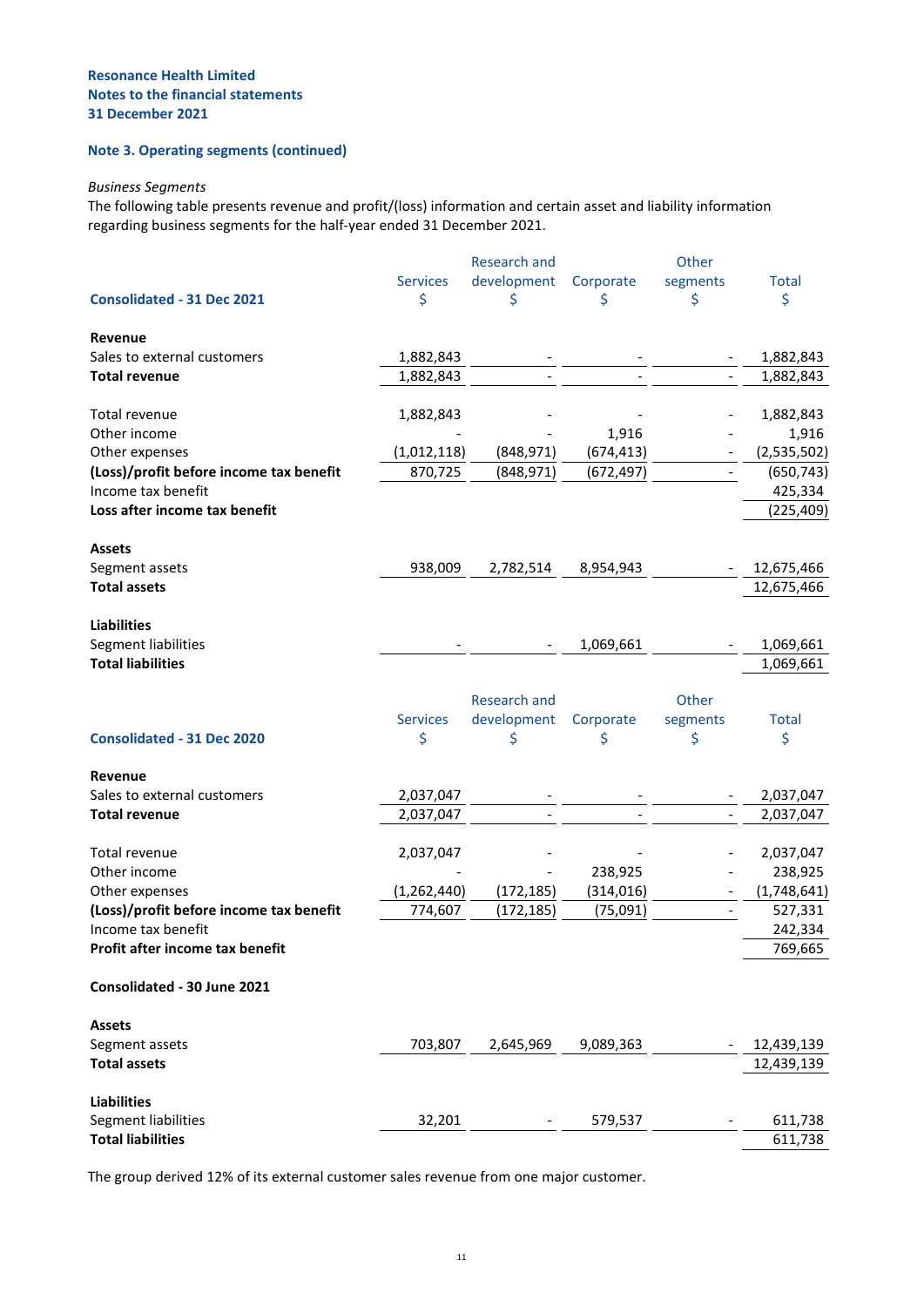#### **Note 3. Operating segments (continued)**

#### *Geographical Segment*

The company earns revenue in three significant geographical regions, countries are grouped in the regions of Asia/Pacific, North America and Europe-Middle-East-Africa (EMEA).

All non-current assets are located in Australia being the Asia/Pacific region, applicable disclosure information is disclosed in Business Segment assets and no additional disclosure is made.

|                                   | <b>Consolidated</b> |                         |
|-----------------------------------|---------------------|-------------------------|
|                                   |                     | 31 Dec 2021 31 Dec 2020 |
|                                   |                     |                         |
| Asia/Pacific                      | 92,813              | 71,111                  |
| North America                     | 1,319,561           | 1,422,241               |
| <b>EMEA</b>                       | 470,469             | 543,695                 |
| Total sales to external customers | 1,882,843           | 2,037,047               |

#### <span id="page-14-0"></span>**Note 4. Revenue**

#### *Disaggregation of revenue*

The group derives its revenue from the services at a point in time and over time in the following major categories. This is consistent with the revenue information that is disclosed for each reportable segment:

|                                       |           | <b>Consolidated</b>     |  |
|---------------------------------------|-----------|-------------------------|--|
|                                       |           | 31 Dec 2021 31 Dec 2020 |  |
|                                       |           |                         |  |
| Revenue from contracts with customers |           |                         |  |
| Commercial revenue                    | 1,173,685 | 1,188,705               |  |
| Voucher program                       |           | 16,056                  |  |
| Clinical trials                       | 600,484   | 804,862                 |  |
| Other studies                         | 108,674   | 27,424                  |  |
|                                       |           |                         |  |
| Revenue                               | 1,882,843 | 2,037,047               |  |

*Reconciliation of revenue from contracts with customers with the amounts disclosed in segment information*

|                                                 | <b>Consolidated</b> |                         |  |
|-------------------------------------------------|---------------------|-------------------------|--|
|                                                 |                     | 31 Dec 2021 31 Dec 2020 |  |
| Segment revenue<br>Adjustments and eliminations | 1,882,843           | 2,037,047               |  |
| Total revenue from contracts with customers     | 1,882,843           | 2,037,047               |  |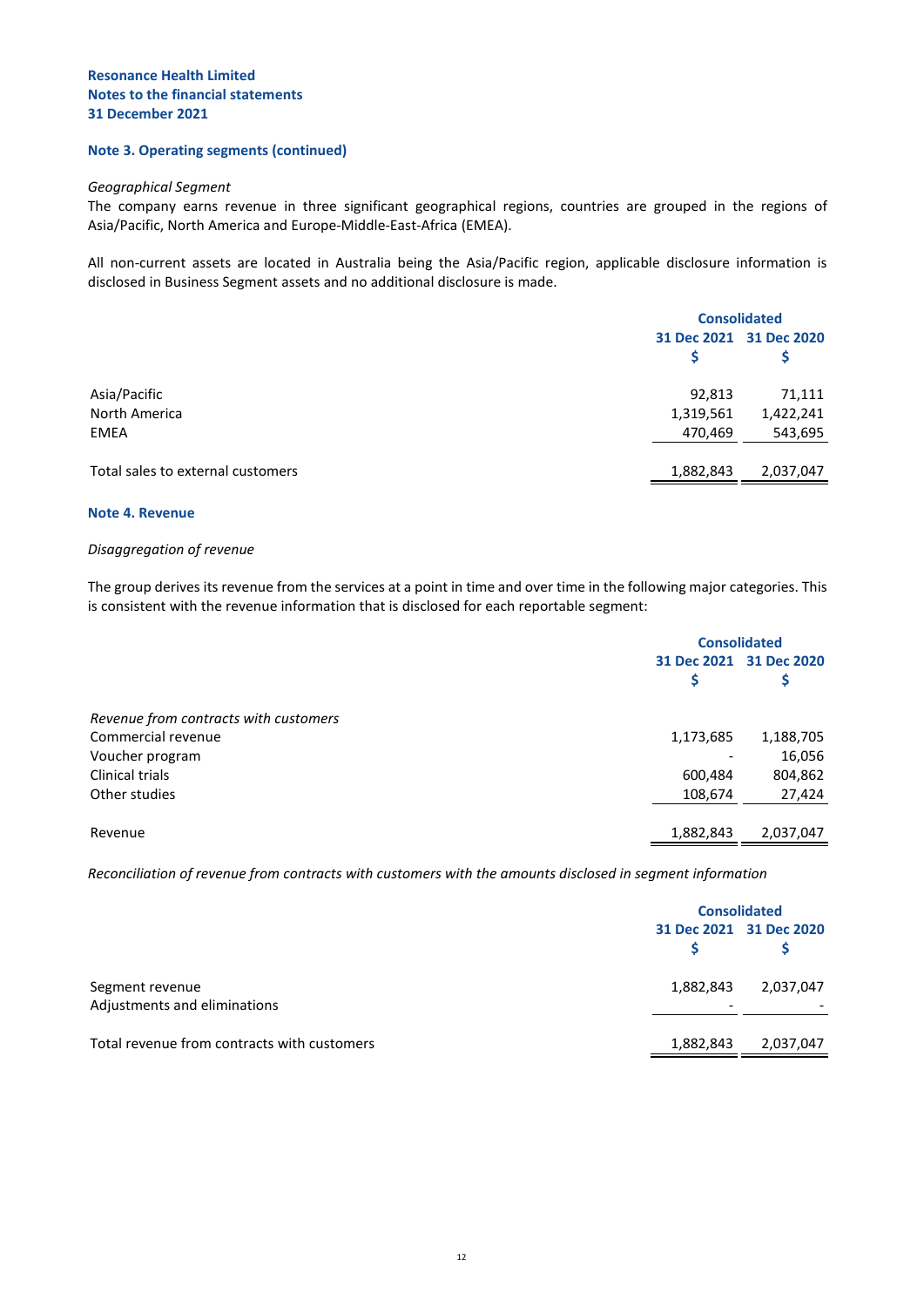#### <span id="page-15-0"></span>**Note 5. Other income**

|                      |                          | <b>Consolidated</b> |  |
|----------------------|--------------------------|---------------------|--|
|                      | 31 Dec 2021 31 Dec 2020  |                     |  |
| Subsidies and grants | $\overline{\phantom{a}}$ | 206,095             |  |
| Interest revenue     | 1,916                    | 32,830              |  |
| Other income         | 1,916                    | 238,925             |  |

#### <span id="page-15-1"></span>**Note 6. Income tax**

Resonance Health Limited and its 100% owned Australian resident subsidiaries implemented the tax consolidation legislation from 1<sup>st</sup> July 2012.

The tax consolidated group is entitled to an R&D Tax Incentive refund after the half-year ended 31 December 2021 for the amount of \$425,334 (31 December 2020: \$242,334).

#### <span id="page-15-2"></span>**Note 7. Property, plant and equipment**

|                                |            | <b>Consolidated</b>      |  |
|--------------------------------|------------|--------------------------|--|
|                                |            | 31 Dec 2021 30 June 2021 |  |
|                                |            |                          |  |
| Non-current assets             |            |                          |  |
| Plant and equipment - at cost  | 239,909    | 153,873                  |  |
| Less: Accumulated depreciation | (100, 028) | (101, 392)               |  |
|                                | 139,881    | 52,481                   |  |

*Reconciliations*

Reconciliations of the written down values at the beginning and end of the current and previous financial half-year are set out below:

| <b>Consolidated</b>         |           |
|-----------------------------|-----------|
| Balance at 1 July 2020      | 27,431    |
| Additions                   | 44,119    |
| Depreciation expense        | (19,069)  |
| Balance at 30 June 2021     | 52,481    |
| <b>Additions</b>            | 101,930   |
| Depreciation expense        | (14, 530) |
| Balance at 31 December 2021 | 139,881   |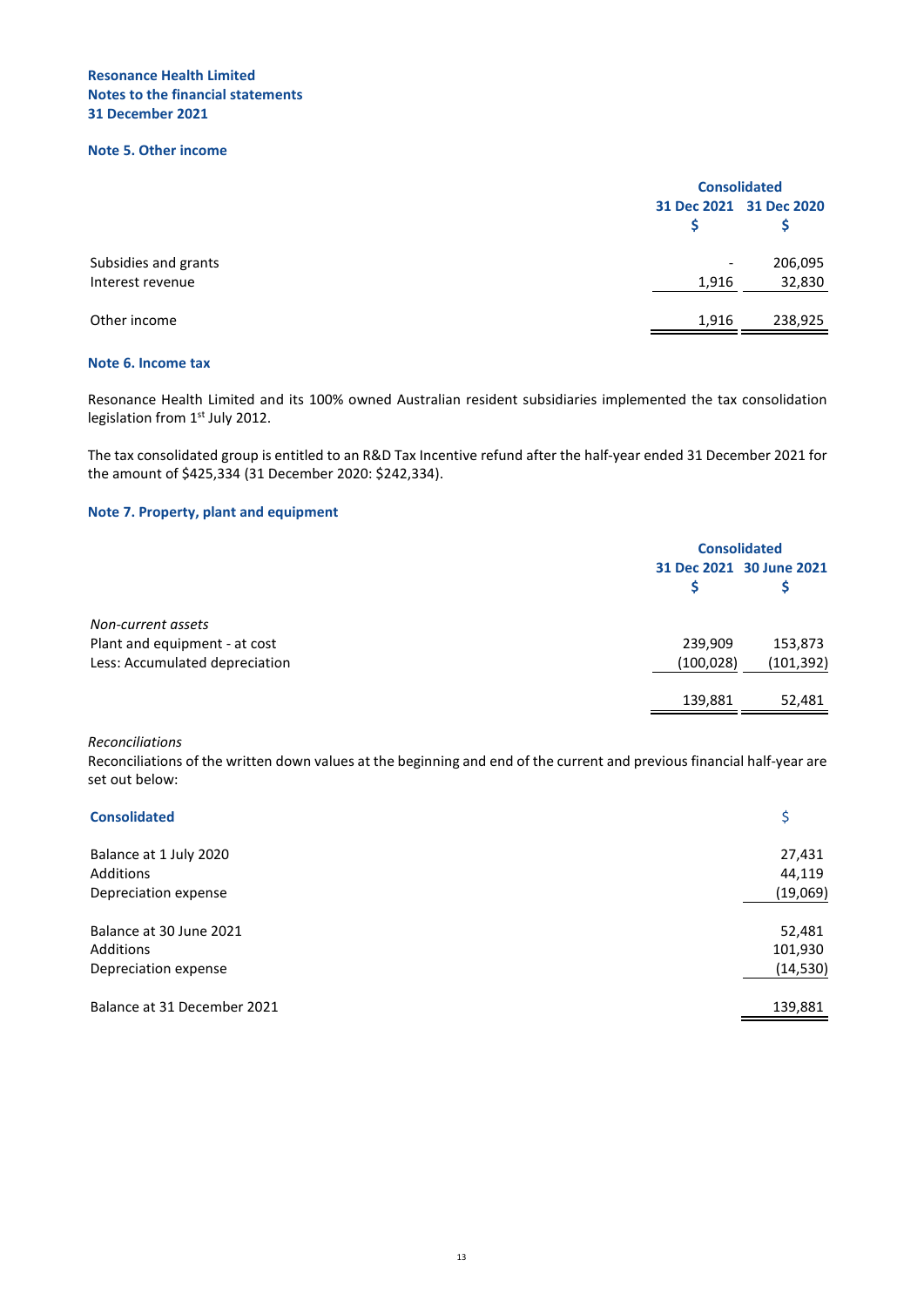#### **Note 8. Intangibles**

<span id="page-16-0"></span>

|                                  | <b>Consolidated</b>        |
|----------------------------------|----------------------------|
|                                  | 31 Dec 2021 30 June 2021   |
| Non-current assets               |                            |
| Research & development - at cost | 4,409,876<br>4,068,506     |
| Less: Accumulated amortisation   | (1,473,876)<br>(1,627,362) |
|                                  | 2,782,514<br>2,594,630     |
|                                  |                            |

#### *Reconciliations*

Reconciliations of the written down values at the beginning and end of the current and previous financial periods are set out below:

| <b>Consolidated</b>         |            |
|-----------------------------|------------|
| Balance at 1 July 2020      | 2,532,122  |
| <b>Additions</b>            | 351,674    |
| Amortisation expense        | (289, 166) |
| Balance at 30 June 2021     | 2,594,630  |
| <b>Additions</b>            | 341,370    |
| Amortisation expense        | (153, 486) |
| Balance at 31 December 2021 | 2,782,514  |

Development expenditure relates to costs incurred in developing MRI image analysis tools for the diagnosis and clinical management of human disease.

During the current financial year this development has related to a new liver fat assessment tool, further refinement of FerriScan and the next stage of development of a MRI based liver fibrosis tool.

The recoupment of development expenditure is dependent on the successful development and commercialisation or sale of the technology developed. The Directors are required to assess at each reporting date whether there is an indication that an asset may be impaired. If any such indication exists an estimate is made of the asset's recoverable amount. Impairment tests are also required for intangible assets not yet ready for use regardless of the existence of indicator of impairment. Where the asset's carrying value exceeds the estimated recoverable amount a provision for impairment is recognised.

In making this assessment the Directors had regard to the size of the liver fibrosis and liver fat markets, competing products, experience gained with the FerriScan technology, the likely period over which these revenues are expected to be generated and the likelihood of any technological obsolescence.

The recoverable amount of development expenditure detailed above is determined based on value-in-use calculations.

Value-in-use is calculated based on the present value of cash flow projections over a five-year period. The cash flows are discounted using a rate of 10% which includes a risk component at the beginning of the budget period

The following assumptions were used in the value-in-use calculations:

- Growth rate was based on contractual obligations already in place and historical sales growth rates.
- Costs are calculated taking into account historical margins and trends as well as estimated weighted average inflation rates over the period, which are consistent with inflation rates appropriate to historic company rates.
- Discount rate was based on the pre-tax discount rate of 10% which includes a risk component.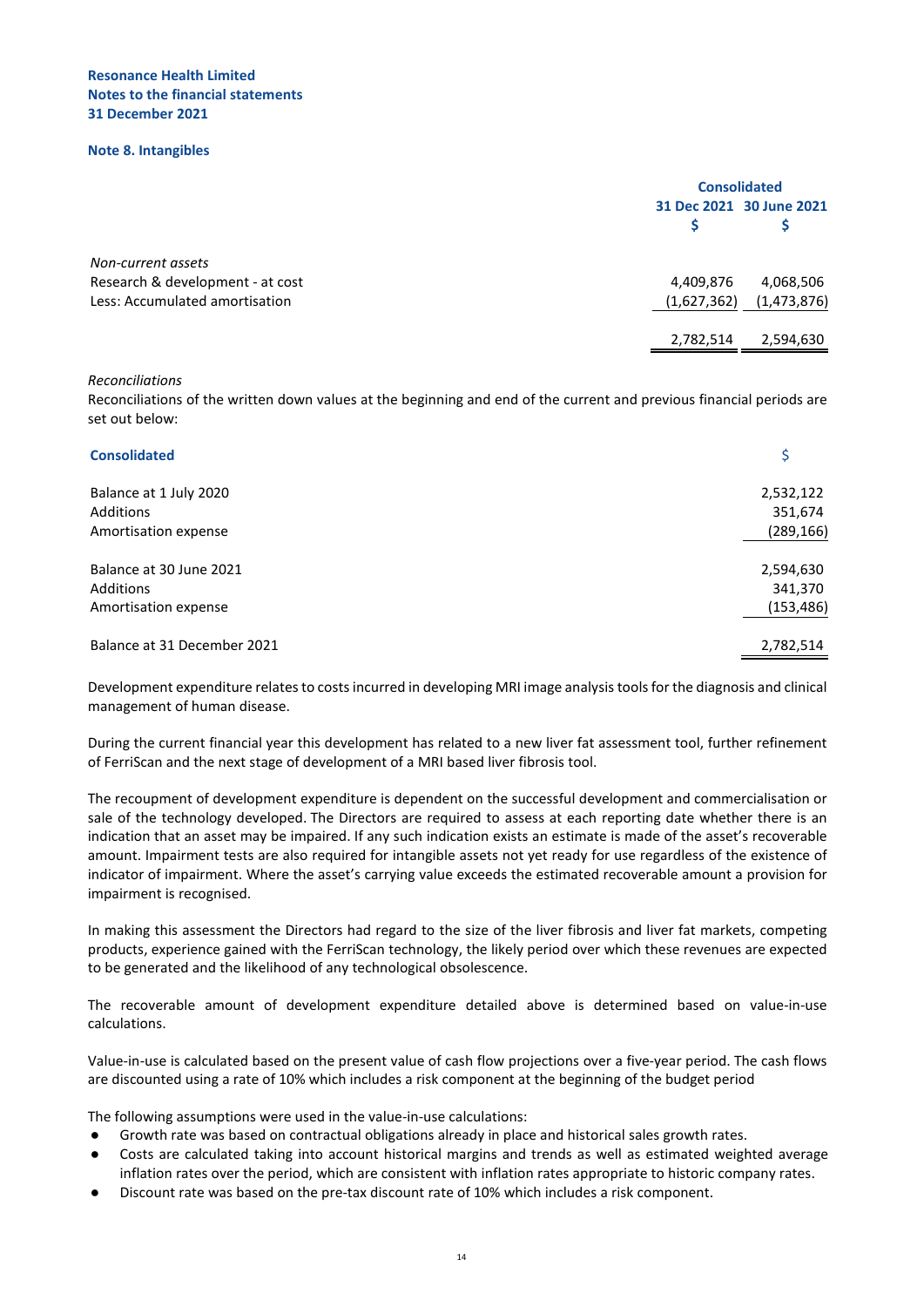#### <span id="page-17-0"></span>**Note 9. Lease liabilities**

The Group leases only premises. The remaining term of the lease as of 31 December 2021 is 44 months. The incremental borrowing rate applied to this lease is 3.60%.

|                            | <b>Consolidated</b> |                          |
|----------------------------|---------------------|--------------------------|
|                            |                     | 31 Dec 2021 30 June 2021 |
|                            | \$                  |                          |
| <b>Current liabilities</b> |                     |                          |
| Lease liability            | 77,515              | 60,105                   |
| Non-current liabilities    |                     |                          |
| Lease liability            | 228,826             |                          |
|                            | 306,341             | 60,105                   |

Refer to note 12 for further information on financial instruments.

Underlying assets serve as security for the related lease liabilities. A maturity analysis of future minimum lease payments is presented below:

|                            | Lease payments due |                      |                      |
|----------------------------|--------------------|----------------------|----------------------|
|                            | $<$ 1 year         | $1 - 2$ years        | <b>Total</b>         |
| Lease payments<br>Interest | 87,018<br>(9,503)  | 240,298<br>(11, 472) | 327,316<br>(20, 975) |
| Net present values         | 77,515             | 228,826              | 306,341              |

#### **Note 10. Issued capital**

<span id="page-17-1"></span>

|                                                                  | <b>Consolidated</b>          |                         |               |                                             |
|------------------------------------------------------------------|------------------------------|-------------------------|---------------|---------------------------------------------|
|                                                                  | 31 Dec 2021<br><b>Shares</b> | <b>Shares</b>           | \$            | 30 June 2021 31 Dec 2021 30 June 2021<br>\$ |
| Ordinary shares - fully paid                                     |                              | 461,149,601 461,149,601 | 73,882,788    | 73,882,788                                  |
| Movements in ordinary share capital                              |                              |                         |               |                                             |
| <b>Details</b>                                                   | <b>Date</b>                  |                         | <b>Shares</b> | \$                                          |
| <b>Balance</b>                                                   | 1 July 2020                  |                         | 443,773,933   | 72,565,449                                  |
| Shares issued on conversion of options                           |                              |                         | 17,000,000    | 1,250,000                                   |
| Shares issued under ESP                                          |                              |                         | 78,048        | 16,000                                      |
| Shares issued for research and development projects <sup>1</sup> |                              |                         | 297,620       | 51,339                                      |
|                                                                  |                              |                         |               |                                             |
| <b>Balance</b>                                                   | 30 June 2021                 |                         | 461,149,601   | 73,882,788                                  |
|                                                                  |                              |                         |               |                                             |
| <b>Balance</b>                                                   |                              | 31 December 2021        | 461,149,601   | 73,882,788                                  |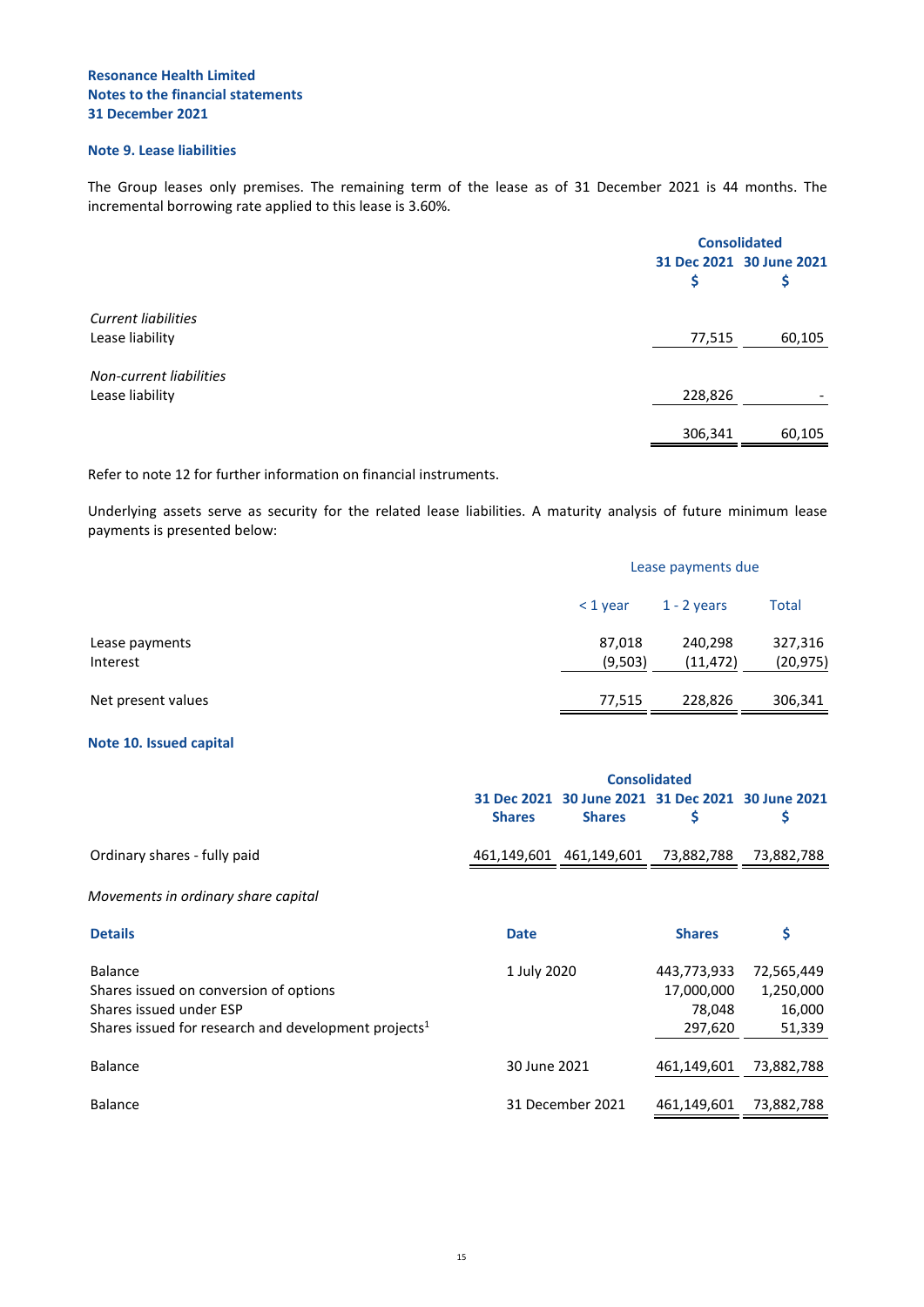#### **Note 10. Issued capital (continued)**

The Controlled Placement Agreement ("CPA") that was entered into on 18 April 2019, was initially established with a limit of \$5m and the Company has utilised the CPA to raise a total of \$2.75m. On 30 June 2021 it was announced that the CPA limit was increased to \$7.75m and expiry date was extended to 31 July 2023. The Company now has available capacity of \$5m under the CPA.

There is no requirement to utilise the CPA and there were no fees or costs associated with the increase in and extension of the CPA.

(1) 297,620 shares were issued to the Telethon Kids Institute on 11 June 2021 at an issue price of \$0.1725.

#### *Ordinary shares*

Ordinary shares entitle the holder to participate in dividends and the proceeds on the winding up of the Company in proportion to the number of and amounts paid on the shares held. The fully paid ordinary shares have no par value and the Company does not have a limited amount of authorised capital.

On a show of hands every member present at a meeting in person or by proxy shall have one vote and upon a poll each share shall have one vote.

*Share buy-back* There is no current on-market share buy-back.

#### **Note 11. Dividends**

There were no dividends paid, recommended or declared during the current or previous financial half-year.

#### **Note 12. Financial instruments**

The methods and valuation techniques used for the purpose of measuring fair value are unchanged compared to the previous reporting period.

The Group has a number of financial instruments which are not measured at fair value in the statement of financial position.

The carrying amounts of current receivables and current payables are considered to be a reasonable approximation of their fair value.

#### **Note 13. Contingent liabilities**

On 10 September 2020 the Company announced that they had entered into a licence agreement with the Telethon Kids Institute ("Telethon Kids") and the Erasmus University Medical Centre for the use of computer tomography ("PRAGMA-CF Data") datasets that will be used by the Company in the potential development of a new artificial intelligence ("AI") algorithm for the automated assessment of lunch disease progression in patients with cystic fibrosis.

Under the agreement a 10% net royalty on all sales of the analysis performed by the Device will be payable by the Group and a further 297,620 ordinary shares will be issued on submission of the medical device dossier.

#### **Note 14. Related party transactions**

*Parent entity* Resonance Health Limited is the parent entity.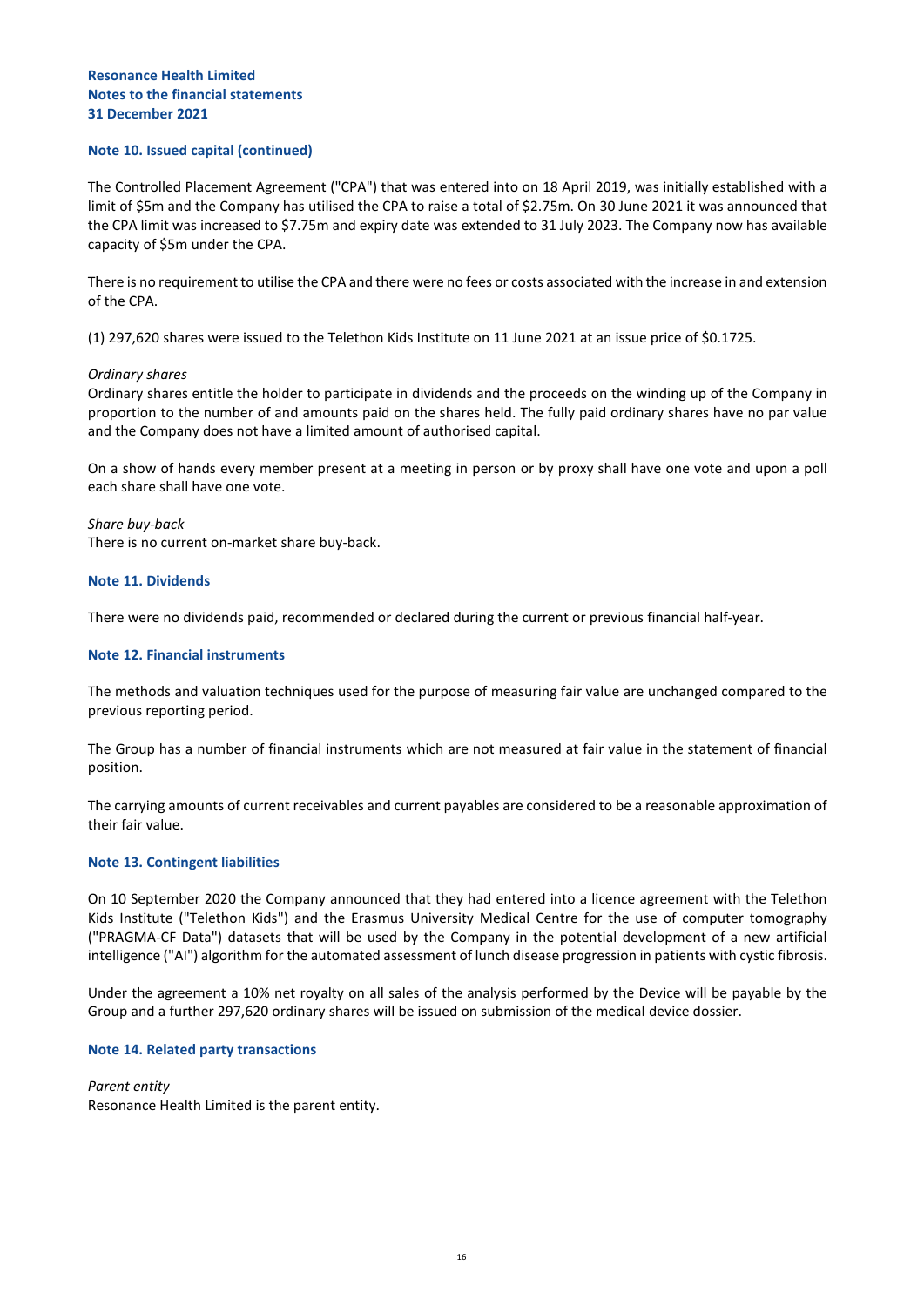#### **Note 14. Related party transactions (continued)**

#### *Transactions with related parties*

The following transactions occurred with related parties:

|                                                                                     | <b>Consolidated</b> |                         |
|-------------------------------------------------------------------------------------|---------------------|-------------------------|
|                                                                                     |                     | 31 Dec 2021 31 Dec 2020 |
| Sale of goods and services:<br>Services provided to Perth Radiological Clinic *     | 809                 | 809                     |
| Payment for goods and services:<br>Services provided by Perth Radiological Clinic * | 60                  | 60                      |

\* Dr Martin Blake is a shareholder, Chairman and consulting Radiologist of Perth Radiological Clinics.

#### *Receivable from and payable to related parties*

There were no trade receivables from or trade payables to related parties at the current and previous reporting date.

#### *Loans to/from related parties*

There were no loans to or from related parties at the current and previous reporting date.

*Terms and conditions*

All transactions were made on normal commercial terms and conditions and at market rates.

#### **Note 15. Events after the reporting period**

No matter or circumstance has arisen since 31 December 2021 that has significantly affected, or may significantly affect the Group's operations, the results of those operations, or the Group's state of affairs in future financial years.

#### **Note 16. Share-based payments**

The Company has an Employee Incentive Option Plan for key staff members and consultants of the Company.

Set out below are summaries of options granted under the plan:

|                                                      |             | Weighted    |              | Weighted    |
|------------------------------------------------------|-------------|-------------|--------------|-------------|
|                                                      |             | average     |              | average     |
|                                                      | Number of   | exercise    | Number of    | exercise    |
|                                                      | options     | price       | options      | price       |
|                                                      | 31 Dec 2021 | 31 Dec 2021 | 30 Jun 2021  | 30 Jun 2021 |
| Outstanding at the beginning of the financial period | 13,200,000  | \$0.170     | 32,200,000   | \$0.122     |
| Forfeited                                            |             | \$0.000     | (2,000,000)  | \$0.115     |
| Exercised                                            |             | \$0.000     | (17,000,000) | \$0.075     |
| Expired                                              |             | \$0.000     |              | \$0.000     |
| Cancelled                                            |             | \$0.000     |              | \$0.000     |
| Outstanding at the end of the financial period       | 13,200,000  | \$0.170     | 13,200,000   | \$0.170     |
| Exercisable at the end of the financial period       | 13,200,000  | \$0.170     | 13,200,000   | \$0.170     |

Reconciliation of share based payments expense: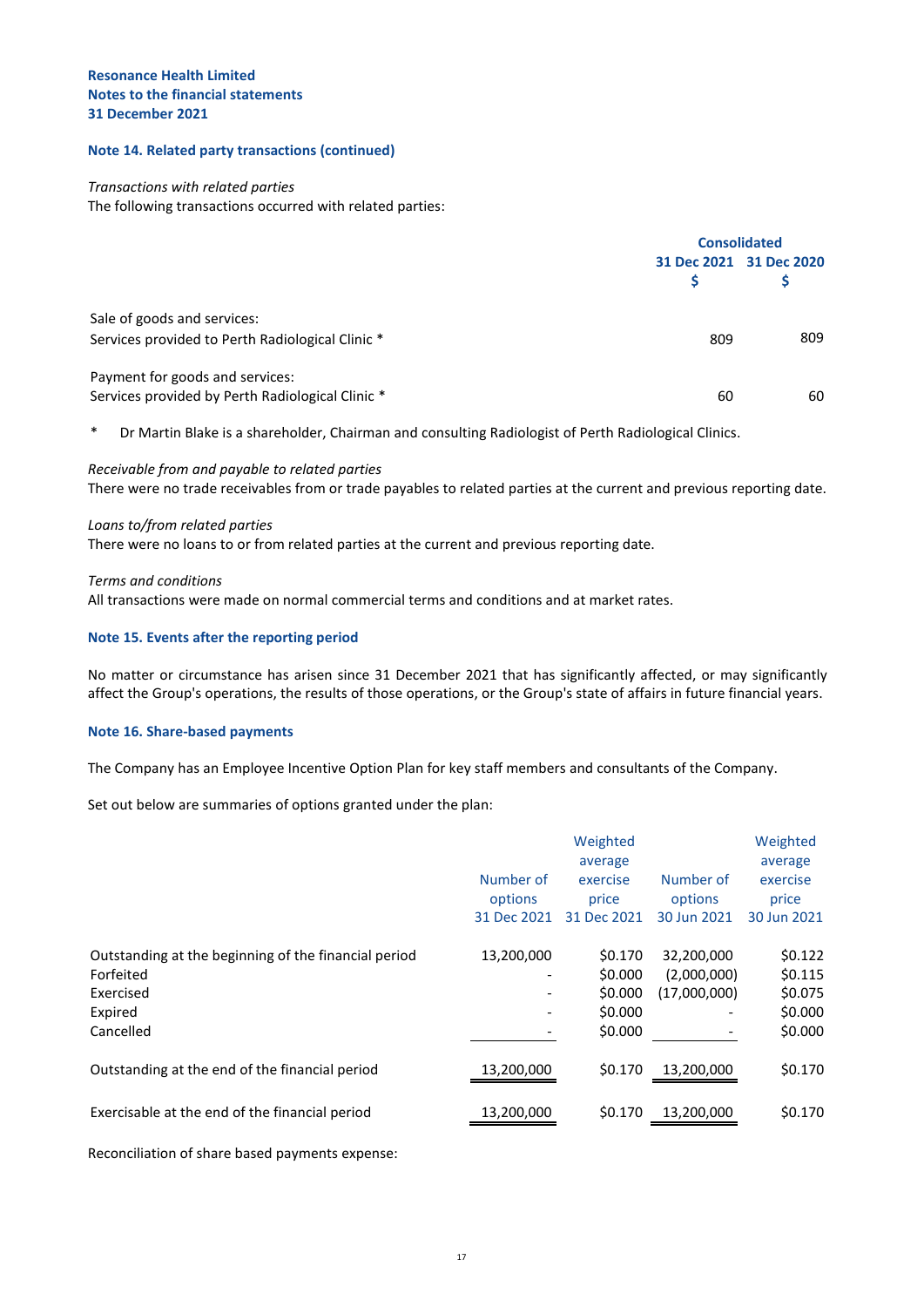#### **Note 16. Share-based payments (continued)**

|                                                         |       | <b>Consolidated</b>     |  |
|---------------------------------------------------------|-------|-------------------------|--|
|                                                         |       | 31 Dec 2021 31 Dec 2020 |  |
| Options to staff and consultants<br>Employee share plan | 3,813 | 16,000                  |  |
|                                                         |       |                         |  |
|                                                         | 3,813 | 16,000                  |  |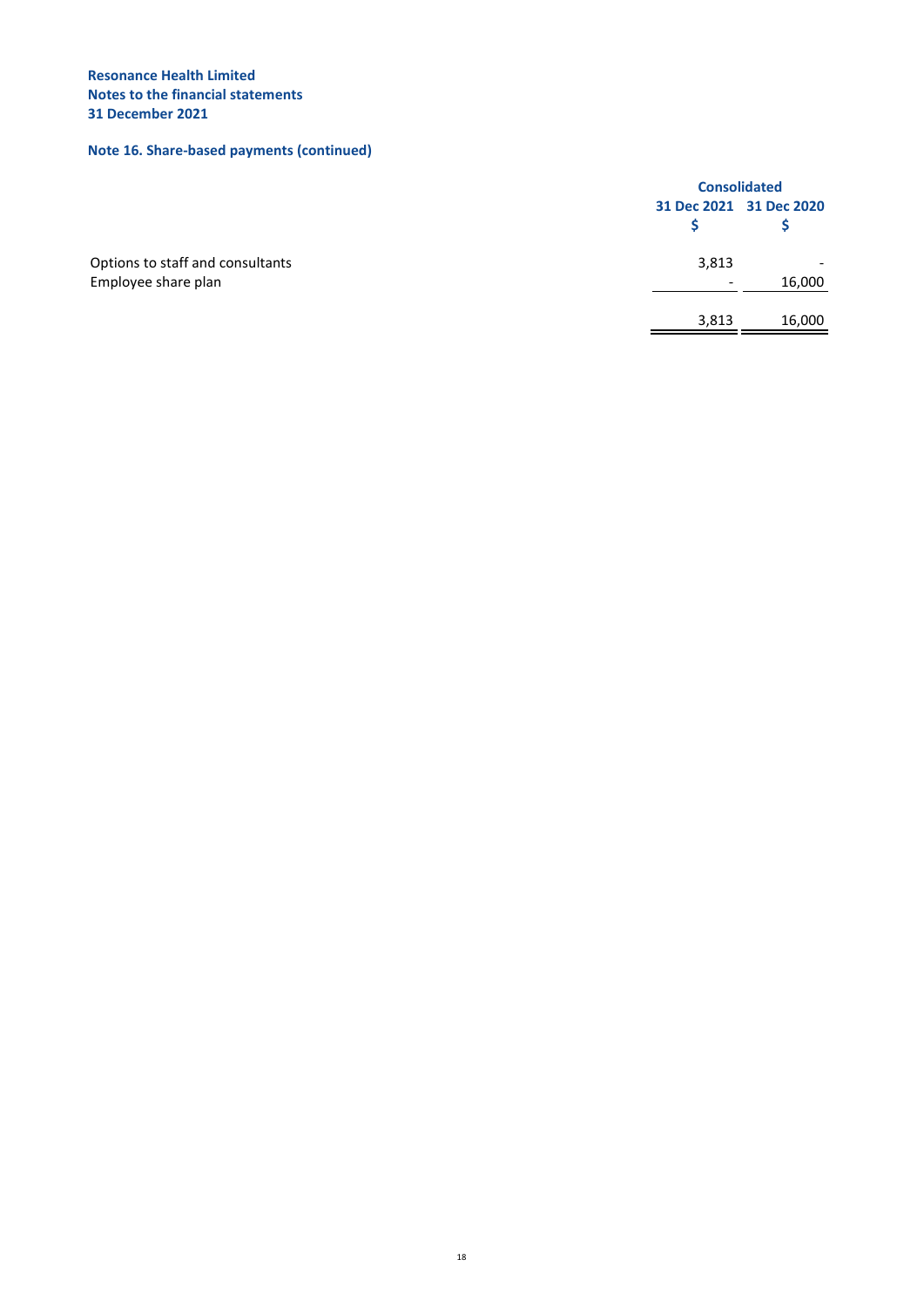#### **Resonance Health Limited Directors' declaration 31 December 2021**

In the Directors' opinion:

- the attached financial statements and notes comply with the Corporations Act 2001, Australian Accounting Standard AASB 134 'Interim Financial Reporting', the Corporations Regulations 2001 and other mandatory professional reporting requirements;
- the attached financial statements and notes give a true and fair view of the Group's financial position as at 31 December 2021 and of its performance for the financial half-year ended on that date; and
- there are reasonable grounds to believe that the Company will be able to pay its debts as and when they become due and payable.

Signed in accordance with a resolution of Directors made pursuant to section 303(5)(a) of the Corporations Act 2001.

On behalf of the Directors

1. Blake

Dr Martin Blake Chairman

25 February 2022 Perth, Western Australia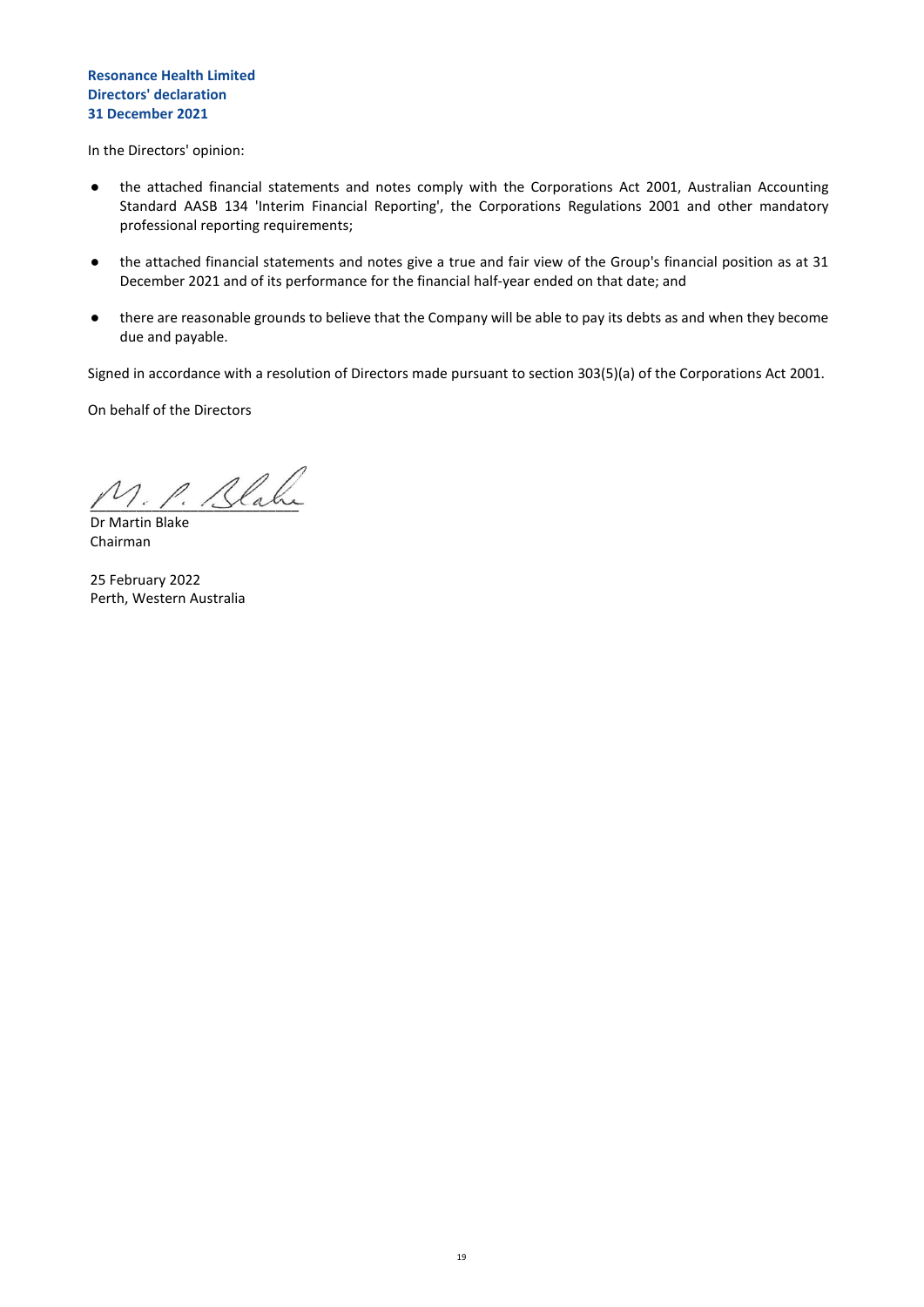

## **INDEPENDENT AUDITOR'S REVIEW REPORT**

To the members of Resonance Health Limited

#### **Report on the Condensed Interim Financial Report**

#### *Conclusion*

We have reviewed the accompanying interim financial report of Resonance Health Limited ("the company") which comprises the condensed consolidated statement of financial position as at 31 December 2021, the condensed consolidated statement profit or loss and other comprehensive income, the condensed consolidated statement of changes in equity and the condensed consolidated statement of cash flows for the half-year ended on that date, notes comprising a summary of significant accounting policies and other explanatory information, and the directors' declaration, for the consolidated entity comprising the company and the entities it controlled at the half-year end or from time to time during the half-year.

Based on our review, which is not an audit, we have not become aware of any matter that makes us believe that the interim financial report of Resonance Health Limited does not comply with the *Corporations Act 2001* including:

- (a) giving a true and fair view of the consolidated entity's financial position as at 31 December 2021 and of its performance for the half-year ended on that date; and
- (b) complying with Accounting Standard AASB 134 *Interim Financial Reporting* and the *Corporations Regulations 2001*.

#### *Basis for conclusion*

We conducted our review in accordance with ASRE *2410 Review of a Financial Report Performed by the Independent Auditor of the Entity*. Our responsibilities are further described in the *Auditor's responsibilities for the review of the financial report* section of our report. We are independent of the company in accordance with the auditor independence requirements of the *Corporations Act 2001* and the ethical requirements of the Accounting Professional and Ethical Standards Board's APES 110 *Code of Ethics for Professional Accountants (including Independence Standards)* (the Code) that are relevant to our audit of the annual financial report in Australia. We have also fulfilled our other ethical responsibilities in accordance with the Code.

#### *Responsibility of the directors for the financial report*

The directors of the company are responsible for the preparation of the interim financial report that gives a true and fair view in accordance with Australian Accounting Standards and the *Corporations Act 2001* and for such internal control as the directors determine is necessary to enable the preparation of the interim financial report that gives a true and fair view and is free from material misstatement, whether due to fraud or error.

#### *Auditor's responsibility for the review of the financial report*

Our responsibility is to express a conclusion on the interim financial report based on our review. ASRE 2410 requires us to conclude whether we have become aware of any matter that makes us

#### hlb.com.au

HLB Mann Judd (WA Partnership) ABN 22 193 232 714 Level 4, 130 Stirling Street, Perth WA 6000 / PO Box 8124 Perth BC WA 6849 T: +61 (0)8 9227 7500 E: mailbox@hlbwa.com.au Liability limited by a scheme approved under Professional Standards Legislation.

HLB Mann Judd (WA Partnership) is a member of HLB International, the global advisory and accounting network.